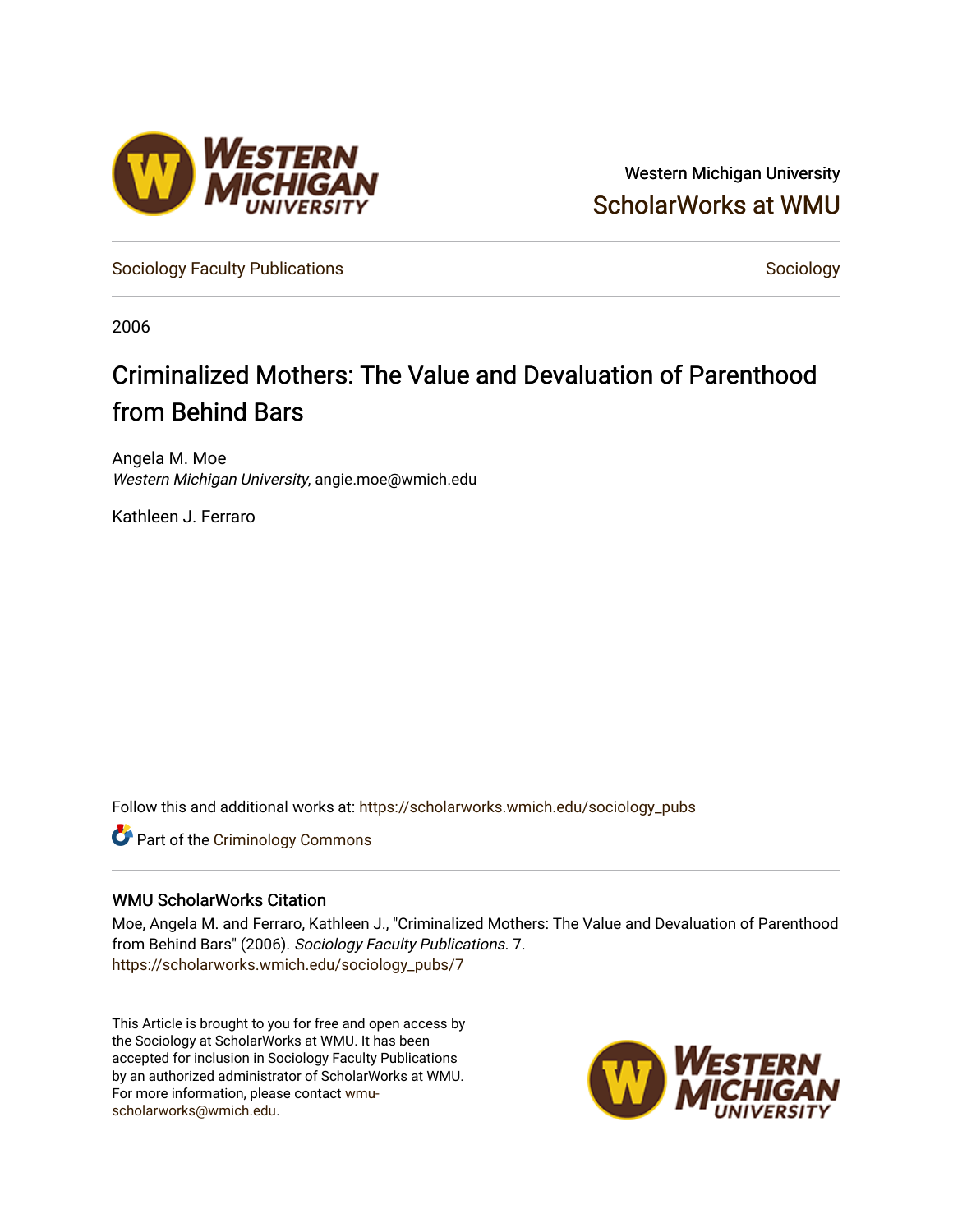# Criminalized Mothers: The Value and Devaluation of Parenthood from Behind Bars<sup>1</sup>

Angela M. Moe $<sup>2</sup>$ </sup> Kathleen J. Ferraro

*With the number of incarcerated women rising in the United States, scholarship and activism has focused more explicitly on the backgrounds, criminal contexts, and programming needs of the imprisoned population. This article focuses on motherhood and relies on qualitative life-history interviews with thirty women in a southwestern detention center. The women's narratives are used to further our under-standing of the ways in which motherhood (1) resonates with incarcerated women's self-perceptions, (2) relates to their motivations for crime, and (3) informs therapeutic programming within the carceral<sup>3</sup> environment. In order to address the needs of a critical, yet often ignored, correctional population, we specifically examine the ways in which gender-specific therapeutic approaches may be applied to a jail facility where continuous, in-depth programming may be challenging due to inmate turnaround and unrest.* 

**KEYWORDS.** Parenthood and prisons, criminal mothers, self-perception

# **THE CRIMINALIZATION OF WOMEN IN THE U.S.**

Twenty-five years after the beginning of the *get tough on crime* era, the effects of our ideology on crime and punishment have been felt across the criminal processing system. Over 7.7 million arrests were made in 2003 (Federal Bureau of Investigation [FBI], 2004), a consistent increase from 7.5 million in 1995 and 7.3 million in 1991 (FBI, 1996). Over 2.1 million people are incarcerated at any given time in the U.S. (Bureau of Justice Statistics [BJS], 2005b), nearly a two-fold increase from 1994, when this number was just over 1.1 million (BJS, 1995).

While staggering, these numbers mask the enormous toll of *get tough* practices on women. While women make up a minority of those in the system, increases in their incarceration rate have exceeded those of men every year since 1981, tripling in the 1980s alone, whereas men's doubled (Kline, 1993). Over the last ten years, arrest rates for males declined 6.7% while arrest rates for females increased 12.3% (FBI, 2004). Women currently make up 7% of the U.S. prison population (BJS, 2004) and 12% of the jail population (BJS, 2005a), while in 1990 they made up 6% (BJS, 1992) and 9% (BJS, 2005a) respectively.

The rising rates of women in the criminal processing system stem from two areas of policy reform. The first is the *war on drugs,* which has resulted in greater enforcement efforts and enhanced penalties for drug related offenses (Belknap, 2001). The second involves the *feminization of poverty,* which suggests that the rise in poverty rates, along with fewer public subsidies for the poor, has contributed to women's increasing involvement in economically based crimes such as forgery, counterfeiting, fraud, and

Moe, Angela M., and Ferraro, Kathleen J. 2006. "Criminalized Mothers: The Value and Devaluation of Parenthood from Behind Bars." *Women & Therapy,* 29(3-4): 135-164.

<sup>2</sup> Correspondence to: Angela M. Moe, PhD, Department of Sociology, Western Michigan University, 1903 West Michigan Avenue, Kalamazoo, MI 49008-5257, USA. Tel: +1 269 387 5276; Email: angie.moe@wmich.edu

 $3$  In using the term "carceral," we mean to imply all situations of confinement within the justice system, be it a juvenile facility, adult detention center, jail, or prison.

 1 Post-print of article originally published in *Women & Therapy.* Published citation: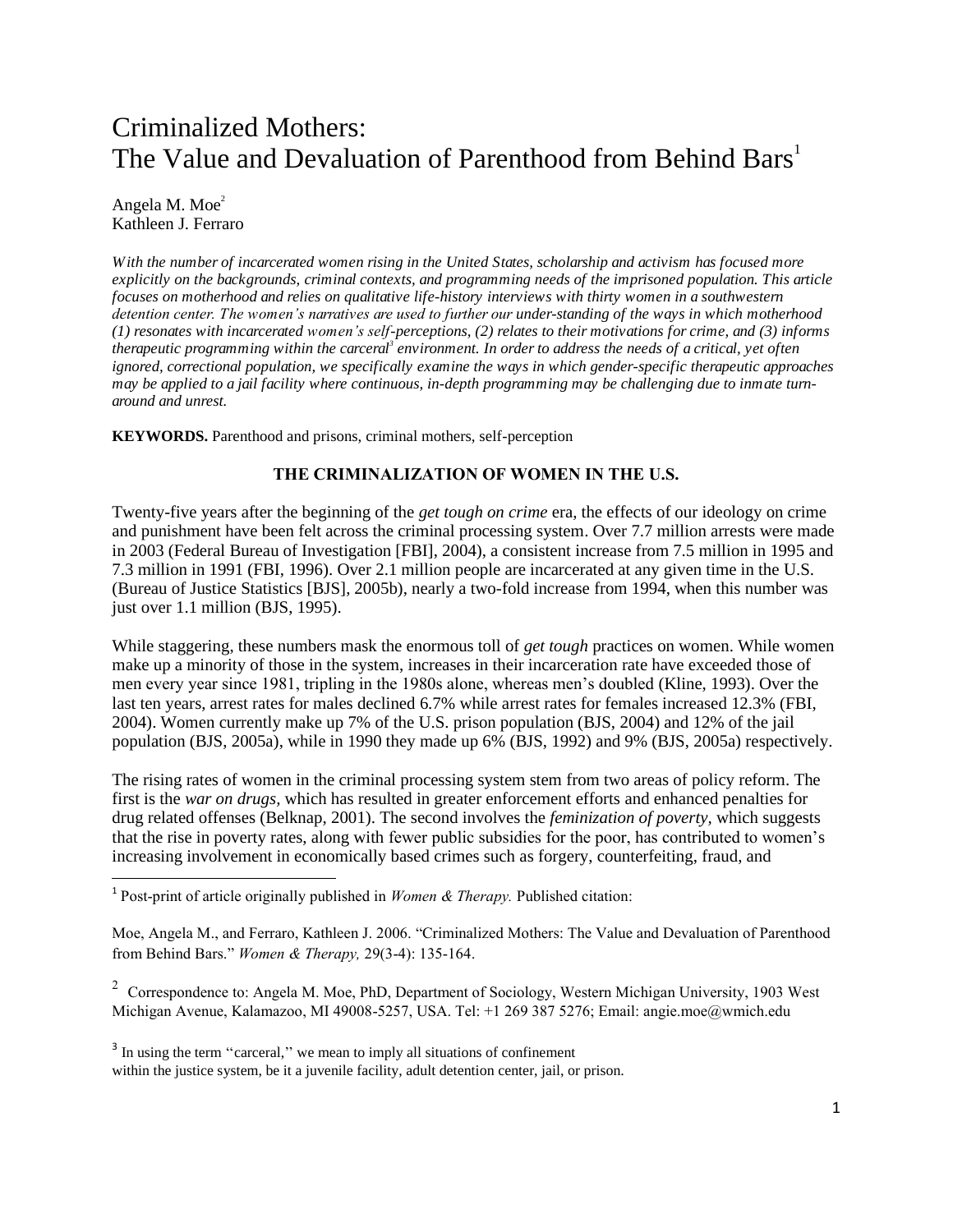embezzlement (Belknap, 2001; Campbell, Muncer, & Bibel, 1998; Casey & Wiatrowski, 1996). The connection between the *war on drugs* and the *feminization of poverty* is well illustrated in the case of drug dealing. Selling drugs when few options for sustainable income are available puts poor women at even greater risk once arrested under our current crime policies, which ensure drug-related offenses are punished more severely than ever before. The felony record such a woman is likely to obtain because of such *get-tough* practices will effectively stunt any sustainable and legitimate employment she might find in the future (Diaz-Cotto, 1996). As further evidence of the gendered *war on drugs*, between 1986 and 1995, drug related offenses accounted for one-third of the increase of men in prison. However, they accounted for one-half of the increase of women in prison (Mauer, Potler & Wolf, 1999). Another common crime for women, prostitution, is highly correlated with drug related offenses. Both may be economically driven and are quite gendered in context within the illegitimate street market. Moreover, women may come to rely on drugs in order to numb their emotions for sex work or prostitute in order to support their addictions (Inciardi, Lockwood, & Pottieger, 1993; Maher, 1997).

In short, the crimes for which women are most likely to be arrested and incarcerated are also those that are best explained by worsening economic and social conditions. The majority of women in the criminal processing system are poor, single mothers. African American, Latina, and American Indian women are over-represented among them (Bush-Baskette, 1998; Davis, 1998; Donziger, 1996; Greenfeld & Snell, 1999). Within this context, the interconnected nature of oppression based on gender, single-parenting, poverty, and race/ethnicity is most apparent. However, this is only part of the picture. Official statistics estimate that 30-50% of imprisoned women have been abused by intimate partners (American Correctional Association [ACA], 1990; Greenfeld & Snell, 1999), although qualitative studies have found much higher rates of 80-85% (Gilfus, 1992; Moe Wan, 2001). A substantial line of research has connected the most common crimes for women to various survival mechanisms employed under coercion, battery, poverty, and substance abuse (Arnold, 1990; Chesney-Lind, 1997; Comack, 1996; Ferraro, 1997; Gilfus, 1992; Lake, 1993; Moe, 2004; Sargent, Marcus- Mendoza & Yu, 1993). The small number of women who do commit violent offenses are more likely than men to do so out of self-defense or duress. More often than not, an abusive intimate partner is the subject of self-defense as well as the source of duress (Johnson, Li & Websdale, 1998; Jurik & Winn, 1990). The criminal processing system too often ignores, downplays and blames women for the circumstances surrounding their criminalization.

### **PENALIZATION VS. REHABILITATION**

Rehabilitative programming has suffered great blows through delegitimization and funding cuts over recent years. The treatment philosophy of the 1960s and '70s has been markedly replaced with retributive and incapacitative penal practices, resulting in the warehousing of convicted offenders (Austin & Irwin, 2001; Donziger, 1996; Bloom, Chesney-Lind & Owen, 1994). A 2004 special report published by the Department of Justice on state prisons does not even mention rehabilitative programming as an expenditure. The majority of state prison expenses come in the form of staff salaries, wages, and benefits (65%), whereas 26% is devoted to operating costs such as medical care, food, utilities, and contract housing, and 4% is spent on construction, repairs, and renovation. One is left to assume that funding earmarked for rehabilitative services is somewhere under 5% of total expenditures (Stephan, 2004).

This predicament is made even more precarious by long-standing, and often misguided, carceral practices for women. As a legacy of discriminatory treatment, women and girls in our adult and juvenile correctional systems have long suffered from either negligent treatment, aimed at resocialization into stereotypical gender roles (e.g., sewing, cosmetology, child-rearing) or non-existent rehabilitative efforts (Dobash, Dobash & Gutteridge, 1986; Rafter, 1985). Since their numbers in the criminal processing system are so minute compared to men and boys, and because they are seen as less dangerous or serious criminals, their actual needs have neither been recognized nor legitimized (Mann, 1984).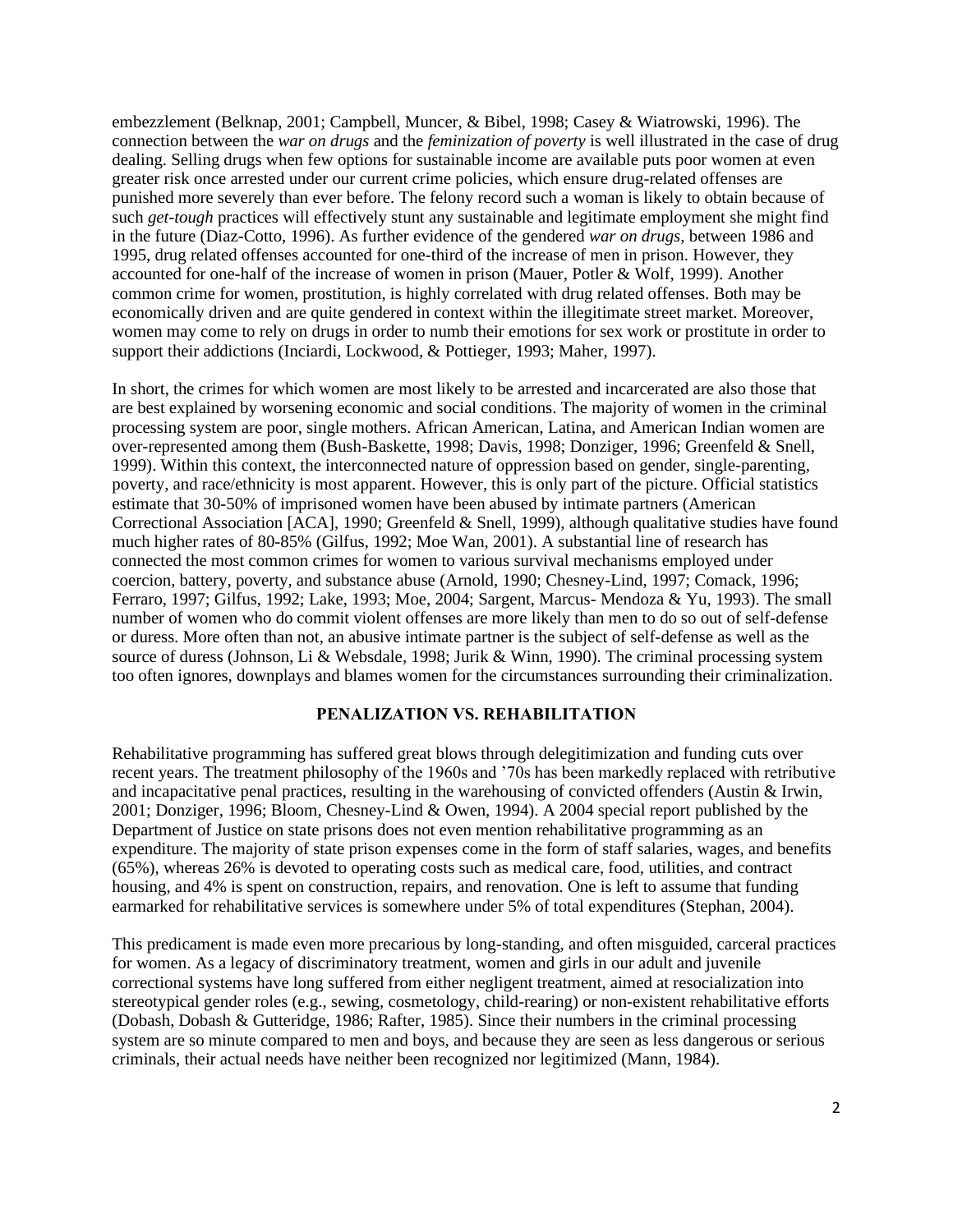However, with increasing arrests and prosecutions of women and girls over recent decades, greater attention has been given to the needs of females in the system. Morash, Bynum and Koons (1998) were funded by the National Institute of Justice to conduct an assessment of needs and a survey of successful programs and published their conclusions in 1998. Unfortunately, most of their recommendations have not been implemented. The specific needs of female offenders have been neglected due to gender discrimination. Based on sexist misunderstandings of calls for gender equality, equal treatment of females has been translated into a *one size fits all* approach (Belknap, 2001; Chesney-Lind, 1991). Rather than investing in research on what women and girls actually need as far as programming, existing rehabilitative practices, which were developed for and by males, were made available in a blanket approach to all females. This phenomenon, aptly termed *equality with a vengeance* (Chesney-Lind, 1997, p. 152), has contributed to the continued invisibility of women and girls in the correctional realm.

# **GENDER-SPECIFIC NEEDS AND PROGRAMMING**

While the political and social debate over gender equality is an ongoing one, there is general consensus among criminologists and criminological practitioners that criminalized women do indeed have experiences and needs distinct from those of men. Due to their high risk of violent victimization, drug addiction and involvement in prostitution, women may enter a carceral setting with very emergent needs for medical care, counseling, and support (Moe & Ferraro, 2003; Shaw, 1992). Given cuts in public subsidies, it is less likely that these women would have received adequate physical or mental health care prior to incarceration. Unfortunately, the type of services available to incarcerated women are woefully inadequate and often inaccessible (Moe & Ferraro, 2003; Teplin, Abram & McClelland, 1997; Young, 2000).

The distinct needs of women become even more obvious in the area of motherhood. Specific medical care is necessitated by the estimated 5-6% of women who enter jail or prison pregnant (ACA, 1990; Greenfeld & Snell, 1999). Beyond physical health care for expectant women, all mothers have a myriad of needs in terms of emotional and social support. Sixty-five percent of women entering prisons are parents, as compared to 55% of men (Mumola, 2000). Additionally, 65% of all incarcerated mothers with minor children had custody of them prior to incarceration, as compared to 47% of incarcerated fathers. Most report that they intend on regaining custody of their children upon release. However this may be contingent on the placement of their children during incarceration. Twenty-three percent of women report that their minor children are in the custody of their non-incarcerated parent during their confinement, compared to 90% of men (Schafer & Dellinger, 1999). Women's children are much more likely to be in the custody of their maternal grandparents or with other willing relatives. If relative placement is unavailable, women may face involvement by state child protective services [CPS] (Belknap, 2000; Owen, 1998; Ross, 1998; Schafer & Dellinger, 1999). The placement of their children often affects the type of contact women may have with them. According to a Bureau of Justice Statistics report, 54% of incarcerated mothers never have a visit from their children. Distance is also a factor here, as 60% are imprisoned more than 100 miles away from their homes (Mumola, 2000). Even telephone contact is difficult due to costs and institutional constraints on the privilege of telephone use (Sharp & Eriksen, 2003). Lack of contact between incarcerated mothers and their children creates problems for children and their mothers, during confinement and upon release.

Given these types of concerns, attention has focused on *gender-specific* programming. Gender specific programming refers to services developed for and targeted explicitly toward either males or females (Juvenile Justice Evaluation Center [JJEC], 2004). Since most traditional programs were initially developed from research on men and boys, they may already be deemed gender-specific *for males*  (Rafter, 1985). When it comes to women and girls, new approaches are needed that do not duplicate historical efforts at resocialization into stereotypical feminine roles. Contemporary gender-specific programming is focused on addressing the lived experiences of females (Bloom & Covington, 1998;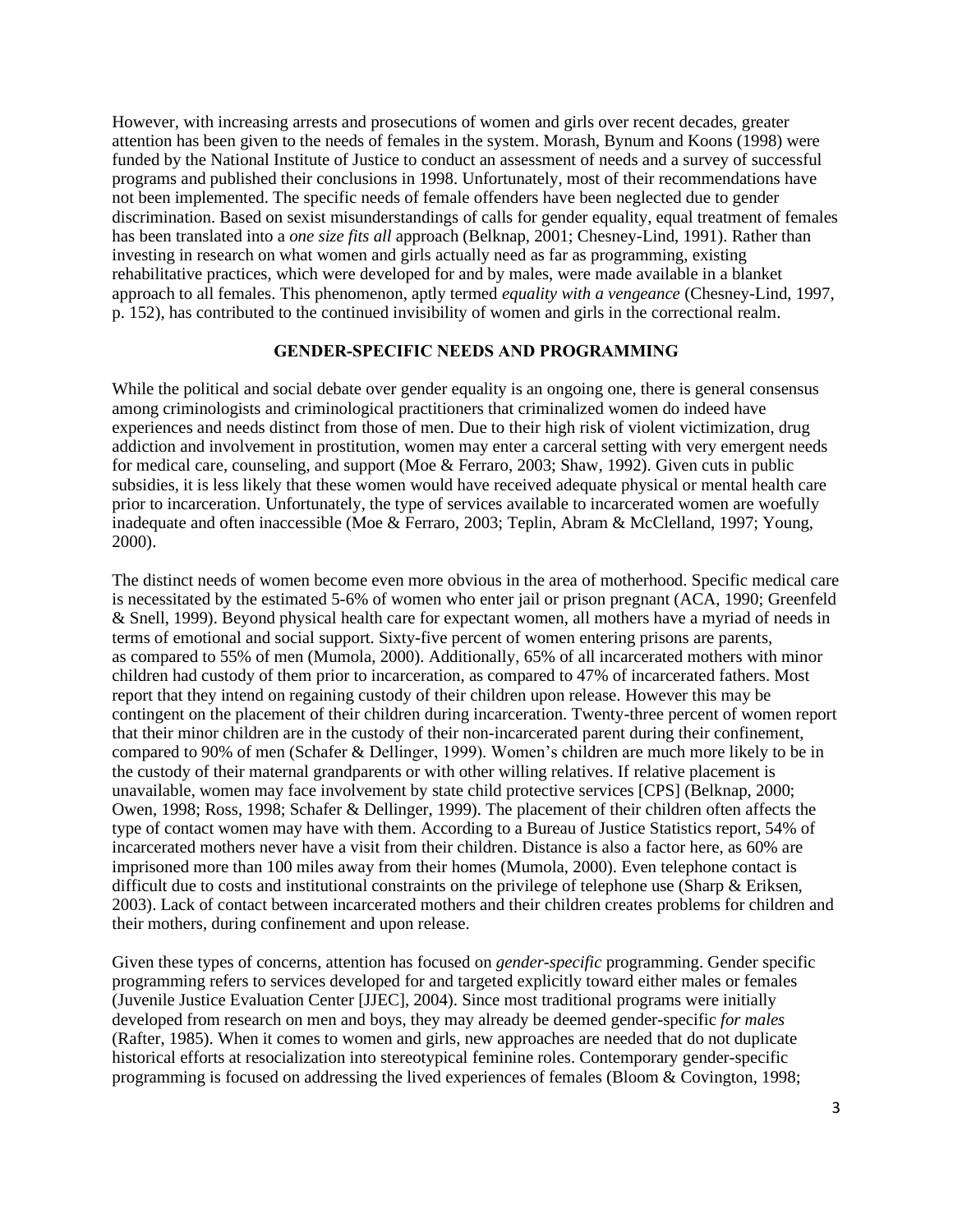Zaplin, 1998). It is recognized that while women share some experiences and programming needs as men (e.g., support for parenting), these experiences and needs may be qualitatively different (e.g., women being the primary parent) and must be addressed in distinct ways. Likewise, gender-specific programming addresses women's experiences that are quite different from those of men (e.g., higher rates of sexual assault victimization), thus programming of this nature is aimed at being more holistic and comprehensive in its approach (Koons, Burrow, Morash & Bynum, 1997; Task Force on Federally Sentenced Women, 1990). Finally, gender-specific programming recognizes that female offenders have lived experiences distinct from those of males, and that the various aspects of these experiences, and the larger social context in which they occur, are often interrelated (Austin, Bloom & Donahue, 1992; Bloom & Covington, 1998).

Gender-specific programming has gained most notoriety in the arena of juvenile delinquency (see Belknap, Dunn & Holsinger, 1997; Pepi, 1998). Beginning in the early 1990s, practitioners began experimenting with new treatment programs aimed at the rising numbers of girls in the juvenile justice system (JJEC, 2004). Today, such programming is be-coming more popular among adult populations as well, being targeted at both women in community corrections and prison (Austin et al., 1992; Bloom & Covington, 1998; Kendall, 1994). We argue that jail is another correctional setting that ought to be examined in terms of the utility of gender-specific programming, particularly with regard to motherhood. As discussed earlier, women entering confinement often have very immediate needs. In this context, fear, concern, and angst are quite salient. Women may enter (or re-enter) the criminal processing system with pending charges or probation revocation, while others await trial or a transfer to prison. This is a time of crisis on many levels for women, beyond the uncertainty of their criminal cases. For some women, the "temporary" pre-trial incarceration in jail can turn to years, particularly when there are male co-defendants whose cases must be resolved prior to the woman's case. While the jail setting is often ignored as a site for therapy and gender-specific programming, we argue that it is a necessity, given the very immediate needs and often crisis-laden states of the women detained there.

# *METHODS AND SAMPLE DEMOGRAPHICS*

Our findings are based on qualitative life-history interviews with thirty women in a southwestern detention center. The second author of this article negotiated access to the detention center. We traveled to the facility over a series of weekends in the spring of 2000 to conduct interviews with women who indicated ahead of time that they were interested in talking to us. Of the approximately 200 women incarcerated at the facility, 65 volunteered to participate. We interviewed 30 of them. None of these women were screened by us, or to our knowledge by the detention center administration, for their involvement in the project. We had no pre-conceived requirements for participation, other than that the women be willing volunteers. Our sample was limited to 30 due to scheduling conflicts (some women were working, sleeping, visiting guests, or at court during the hours we were on site) and budget constraints (for our travel and the \$10-20 stipends provided for each participant). Informed consent was obtained from the participants, all of whom allowed us to audio-record the interviews for later transcription. All provided their own, or were assigned, pseudonyms in order to maintain confidentiality. The interviews were conducted in private rooms at the facility, out of earshot of staff. They lasted anywhere between 30 minutes and three and a half hours.

Our sample was fairly diverse, yet representative of the population of women detained at the facility as well as the female carceral population in the U.S. On average, the women were 34 years old, the youngest being 21 and the oldest being 50. Fifteen women were white (50%), seven were African American (23%), three were Latina (10%), two were American Indian (7%), and three identified as biracial (10%). Nearly all of the women had little to no legitimate income prior to their incarceration. Twenty-five of the women had already been convicted and sentenced; the majority were being detained on probation violations. Three women had been convicted but were awaiting sentencing and two were awaiting trial. These two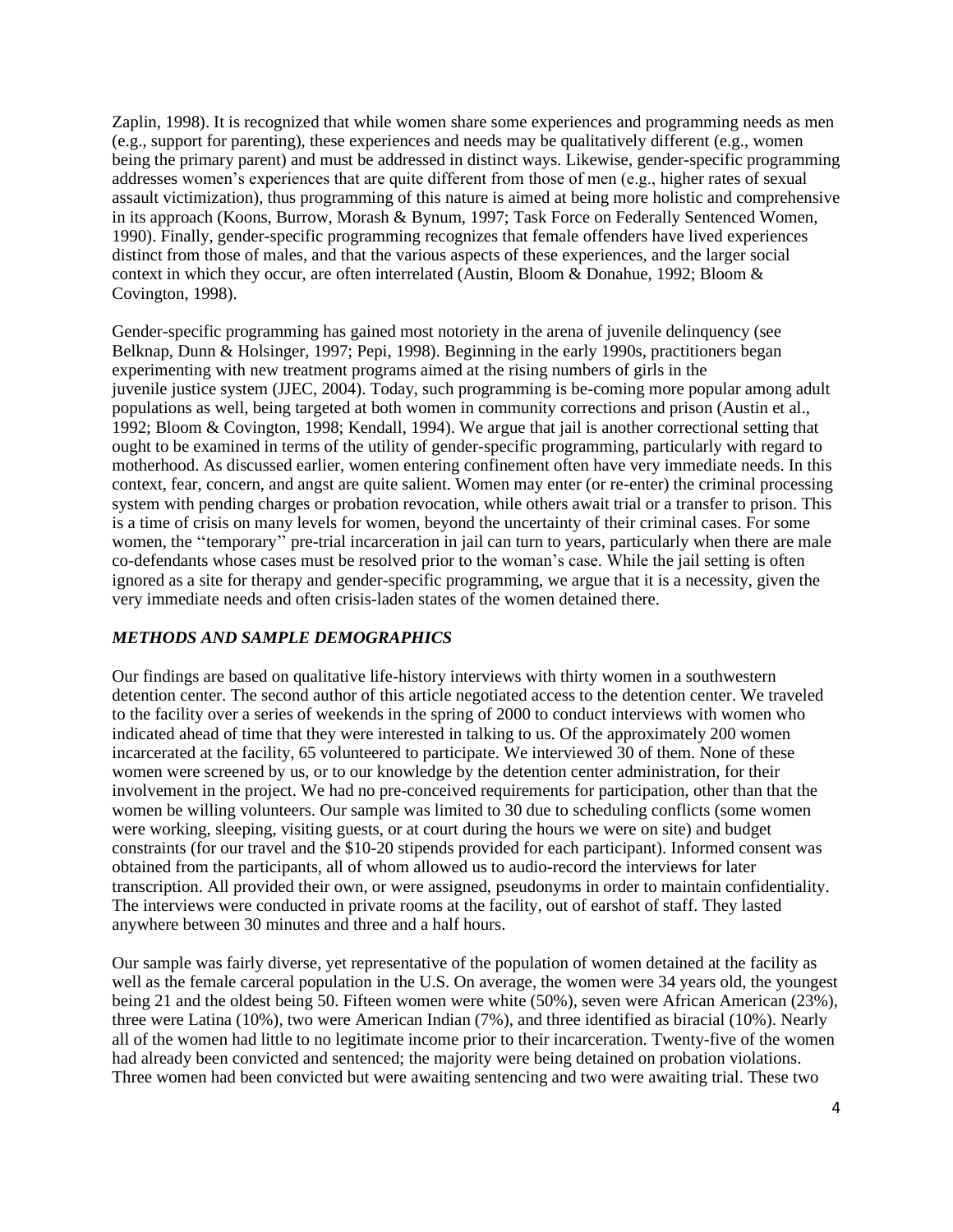women were by far facing the most serious of ramifications, both having been charged with murder. All of the rest of the women were convicted of drug offenses, prostitution, or property offenses.

The interviews were conducted as part of a larger project on the link between women's victimization and offending. However, as our interviewing approach was semi-structured, the interviews often flowed into other topics. We utilized this interviewing approach based on our understanding of standpoint epistemology, wherein the contributions to research by members of socially, historically, or economically marginalized groups are privileged above the contributions of members of more privileged groups (Bar On, 1993; Hartsock, 1987). Rather than predetermine a structured list of topics, our aim was to allow issues to arise as the women saw fit. Among the most common of issues raised in this format was motherhood.

Motherhood stood out as an important theme in several respects. Ninety percent  $(n = 27)$  of the women were mothers. They averaged three children each and the vast majority (92%) had children under the age of 18. Two of the women were also pregnant, and one had given birth just one day prior to her incarceration. The women discussed the ways in which they viewed themselves as mothers, the role of parenting in their criminal offenses, and their need for social support within the carceral setting.

# **FINDINGS**

When the women began talking about their lives prior to incarceration, what we first noticed was the way in which they viewed themselves as parents and, in particular, the social significance placed on their motherhood. After hearing about their views on motherhood and listening to the contexts in which they explained their criminality, it became clear to us that motherhood and criminality were inexplicitly linked.

#### *Motherhood and Self-Perception*

The women viewed motherhood from two primary vantage points. The first was as a valuable social status, one that required that women uphold, or at least try to uphold, hegemonic standards of motherhood (Kline, 1995). In this vein, the women viewed motherhood as a highly coveted status. By speaking of themselves as good mothers, they seemed to be struggling to think less about their current negative status and instead concentrate on a more positive social status. In so doing, they were able to think of themselves as something other than *criminal*-an asset and a valuable member of society.

A couple of observations illustrate the importance of the women's identity in this regard. Several women reminisced about their children, recalling births, birthdays, accomplishments at school, and the like. A few had photos or sketches of their children and where possible, they returned to the interview rooms in order to show them to us. However, one woman went a step further. During the interview with India, a 31-year-old American Indian woman, the conversation turned to her visible tattoos. As she began describing them, it became clear that they were tattoos with the names of her six children--one tattoo per child. Each contained colors and designs that reminded her of that child. Her most recent tattoo was of a heart with flowers surrounding a blank space on her right breast. This one was reserved for her youngest child whose name she had not yet had tattooed. All of her kids were staying with their father's sister and she planned to reunite with them upon release.

Thus, in their own ways, the women viewed themselves in a positive light, as mothers devoted to their children above all else. Regardless of whether the law or public opinion would agree with such assessments, the power of this self-perception was undeniable. More than providing a buttress against negative connotations of their criminalized state, seeing themselves as good and worthy mothers provided the women with a kind of strength and resilience they may not have derived from anywhere else.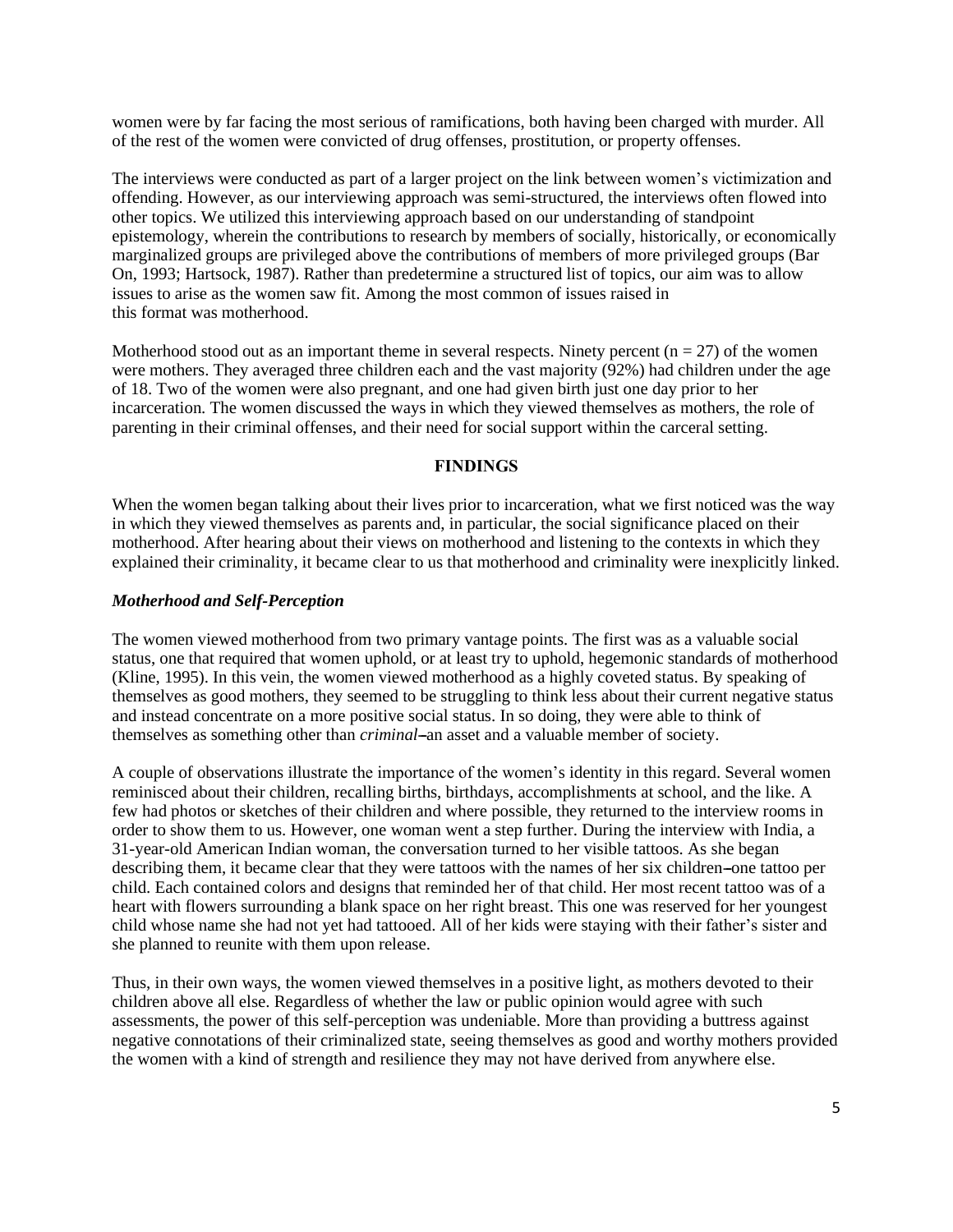However, the women still struggled to reconcile their past. Several expressed great remorse about their situation, and simultaneous to seeing themselves as mothers, they internalized the social stigma attached to their crimes. As Lisa, a 27-year-old Latina, explained about her use of crack cocaine during pregnancy:

It's awful [crying] . . . just seeing her. She's a little angel from God. For me to just imagine one hit, you know, what it does to me. Imagine what it did to her little brain. . . . [crying harder] Just like for me to hurt her, just horrible. . . . CPS got involved. I mean I don't blame them. The hospital called them, and you know, they treated me like a monster, and I felt like a monster. I knew I was a monster, but the remorse I feel, the hurt.

Such pain over the loss of children was prominent among women whose drug addictions were the impetus for state intervention. In the following two narratives, we hear from Julianna, who was addicted to crack, and Linda, who was addicted to both crack and heroin. Both were black, 35 years of age, and each had four children, although the oldest of Julianna's was an adult. Like Lisa, both of these women were likely deemed the least deserving of the *mother* label, and both used their religious beliefs as a basis for redemption and the belief that they would be seen as good mothers again and reunited with their children. Their persistence in this regard was so strong that it seemed almost vital to their survival.

I believe in my heart of hearts, once you birth a child, they can take your child from you for so long but that child will come back. Listen to a lot of these talk shows on how families are starting to reunite. Just look at the awesome power of God to bring families back together that haven't been together for 14, 20, 30 years. I have a dream that one day my two children that is within the state, I will see them [sic].We will reunite and be together. With my other children in Nebraska, I have no doubt that I will see them. They'll be family. God will show me the way for us to reunite and be together again. That's my strong belief.... He [God] spoke to me. . . . "I'm gonna' pick you up and I will turn your life around and I will make you want success and great things. Most of all, I will make you a great woman of God. . . . I'm gonna bring you back to your children again.'' That, right there, is enough for me to hold on, to walk through the storm and the rain, and move on with my life.

--Julianna

I ask God to give me my life back, give me my children back. I'm okay with where I'm at because I know when I leave here it won't be long before I can reunite with my children. Not right away, but eventually it's goin' to come together. I know God is gonna' give them back to me. I know I'm goin' to see them real soon. Without them, I'm nothin'. I just thank God.

-Linda

Similar to the way in which Juliana and Linda talked about the children they had lost, so too did Buckwheat, a 44-year-old black woman whose son had been killed in a drive-by shooting:

These Christian women come out here for a Valentine's thing. . . .They gave out these little heart shaped doilies and they had a little prayer on them and they said to all of us, ''These are special gifts that we're goin' to give you and hopefully the right one is goin' to reach you.'' Well, it surprised me about the one that they gave me because it said, ''I gave my son to the Lord. . .'' and he would live forever. I said, ''Oh my God.'' And He told me to let it go. To let him go.

Such religious conviction was common among the African American women. As we discuss elsewhere (Ferraro & Moe, 2003a), the use of religion, particularly Christianity, was a popular coping strategy as the women were able to attend church and prayer groups several times a week. Moreover, the majority of volunteers inside the detention center were from area churches. Thus, due to their religious beliefs prior to incarceration and/or the religiously guided social support inside the facility, women turned to their faith for comfort, empowerment, and cultural pride. As found elsewhere (Ross, 1998), however, religion served as both a mechanism of survival as well as social control in that while providing comfort, it also conveniently reinforced an ideology wherein women turned inward or toward God for an explanation of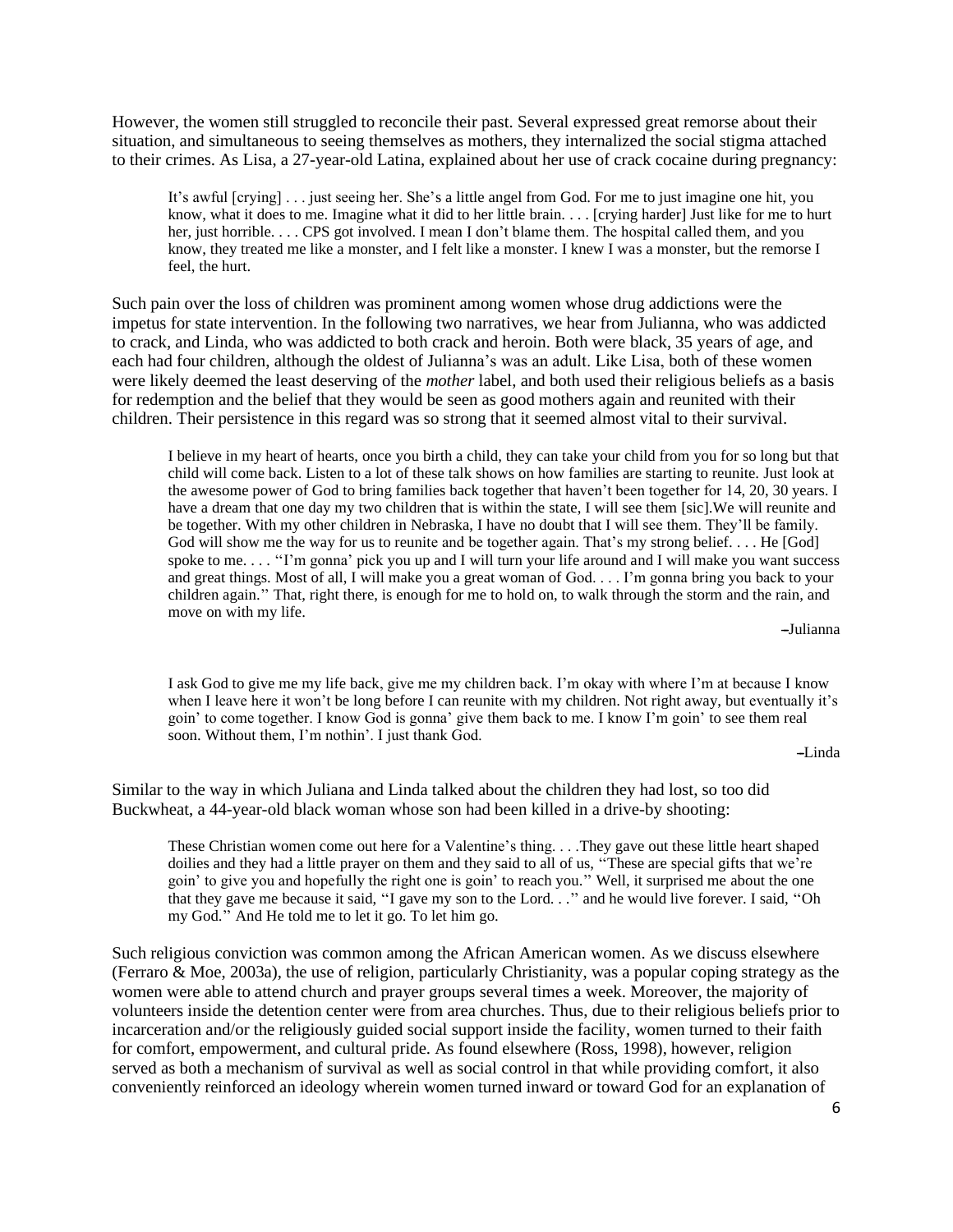their circumstances, rather than toward the structural conditions that reinforce violence against women, racism, and poverty.

The second way in which the women viewed motherhood was as a pragmatic obligation to provide for their children, which in most instances was made difficult due to poverty, abuse, and drug use. As we will discuss in the next section, the women's obligations to provide for their children were often connected to their motivations for committing crimes. In terms of their self-perceptions, however, they also spoke about their practical role as a *mom*, and in doing so, they expressed a great deal of guilt about being absent. During her interview, Lonna, a 31-year-old Latina/White woman, was quite concerned about her three kids. They were staying with her mother-in-law and while she visited with them regularly, she blamed herself for not being there. She indicated that while she felt badly for missing both of her daughters' birthdays, she was particularly worried about her 14-year-old son, who was acting out and getting into trouble. While she was still married to the children's father, he showed little concern for their welfare, being gone most of the time on drinking and gambling binges:

My son's in a lot of trouble. He'll leave in the middle of the night or he won't come home from school. I'd look for him and I could find him. I'm not there to do that anymore and he [her husband] won't do it. He's hanging out with bad little kids and stuff. I put him in counseling before I came in here. He [her husband] was supposed to take him to counseling. He took him and dropped him off at his friend's house . . . didn't go to counseling. . . . [crying] They don't have a mom or a dad. My mother-in-law asked my son, ''Why are you acting this way?'' He says, ''Why do I have to come home? I don't have a family.'' I hear in the background my older daughter saying, ''It's true. My mom's in jail and my dad's out partying.'' Damn. [long pause]

In order to cope with such guilt, Lonna did what she could to stay connected to her children: ''I write to my kids and stuff and I made my daughter a little birthday card. She was all happy but I didn't want her to have nothing so my mother-in-law sent her balloons from me at school. So they know that I'm not forgetting about them.''

Others also wrote to their children. Angel, a 41-year-old black woman awaiting sentencing for writing fraudulent checks, spoke about the relationship she was able to maintain with her eldest of seven children, who was also incarcerated:

My son and I write letters every week to each other. We've been doing some wonderful communication since I've been here. I try to make each letter to him some kind of lesson. I feel like I'm still teaching him and so I use the letters as an opportunity to put that mothering in there for him and try to keep him on track and keep his spirits lifted and, you know, make sure he's growing.

Of course such strategies are dependent upon women being both literate and having familial support on the outside. Literacy is a significant problem, as only 55% of jailed women have a high school education and 12% have less than an eighth grade education (Greenfeld & Snell, 1999). Moreover, women must rely on family or friends to put money into their accounts in order for them to purchase paper, pens, envelopes, and postage. However, where it was possible, such contact somewhat buttressed the lack of institutional support for motherhood on the inside.

Similar to the ways in which women who had lost their children due to state intervention or death retained the social status of *mother*, one woman tried to emulate the notion of having contact with her son by writing him stories and poems, even though he never received them. Orca, a 31-year-old white woman being detained on a probation violation (original charge was drug-related), had lost custody of her son after over a decade of battling an addiction to crack. She felt that writing served a functional purpose in keeping her emotionally tied to her son. Even though she did not know where he was and would likely never have contact with him again, her writing helped her feel as if she was fulfilling some sort of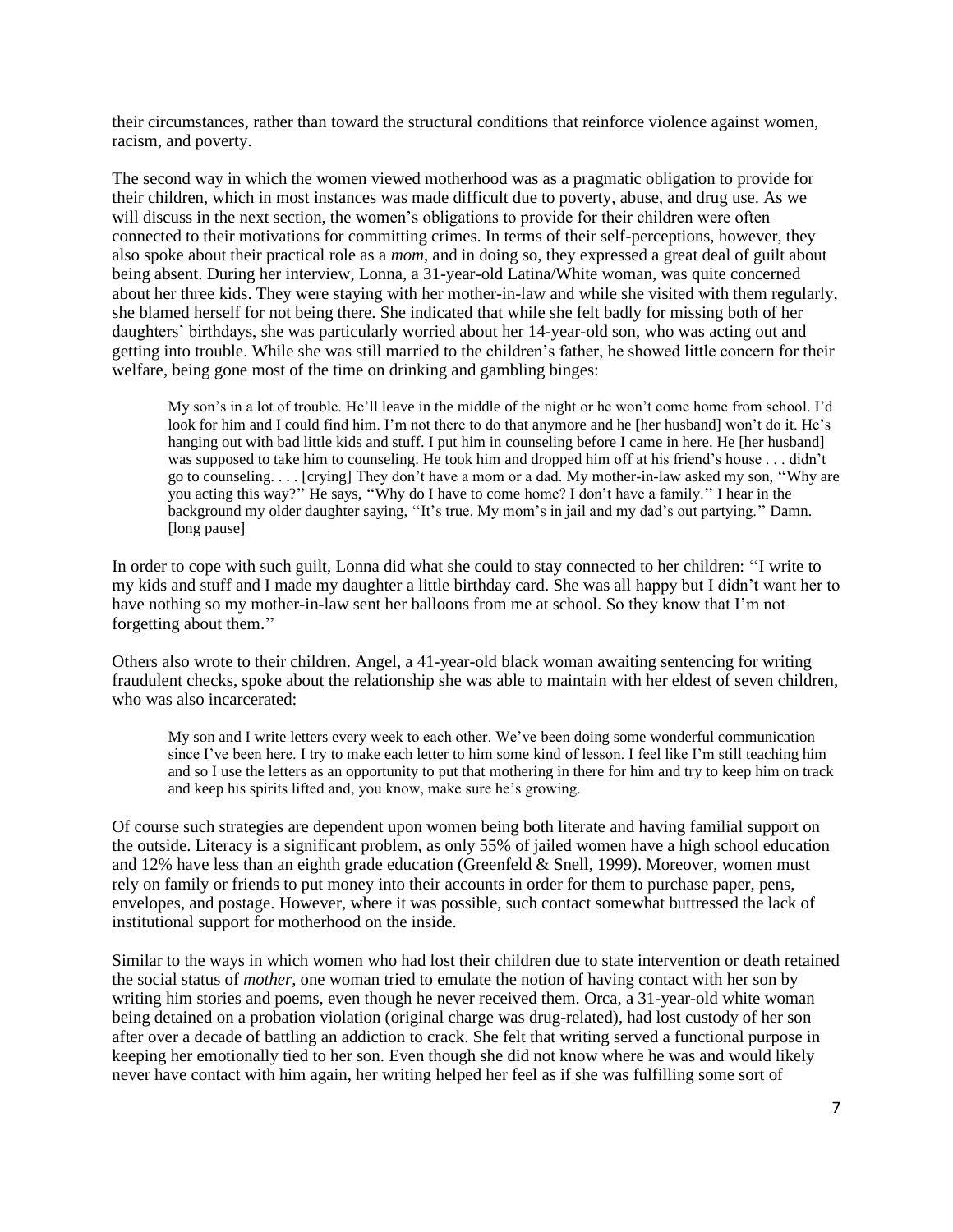motherly duty: ''I write a lot. It's the only way I can cope. I write things for my son, children's poems and books.'' Soon after describing this type of communication during our interview, we heard a baby crying in the visitation room. Orca fell silent and began weeping.

Regardless of their circumstances, the women retained their motherhood status. Doing so allowed them to think about the future, to a time they might be outside the control of the criminal processing system and fully able to parent their children. Even for those who had lost their children, continuing to see themselves as mothers was an important coping mechanism. In most cases, doing so provided comfort, motivation for change, and resistance to the social stigma placed upon them.

#### *Motherhood and Criminality*

Motherhood seemed connected to the women's criminality in numerous ways. In most cases, motherhood, and the responsibilities thereof, provided the motivation for women's economically based offenses.

For example, Angel, quoted earlier, began writing fraudulent checks in order to pay for the exorbitant childcare, grocery, and housing costs she incurred as a single mother of seven children. She had been on her own since the age of 17 and had managed to get through two and a half years of college. She had been working at decent-paying jobs until her abusive husband found her. She then moved to the southwest but had trouble finding employment. It was at this point that she started writing bad checks:

The check writing went off and on for a period, for a number of years . . . sometimes I was getting benefits [public subsidies], sometimes I wasn't. I would have to supplement my income writing the checks, buying the groceries, stealing money from the bank to pay for rent or to pay for a car repair. You know, it was always something. . . . There were a couple of times I went to the bank and wrote checks for cash and made it out for \$1,000 cash that was for covering things, bills, stuff like that.

For Angel, and several others, economically based crimes, were connected to abusive partners as well as motivated by the need to provide for their families. Alicia, a 21-year-old African American/white woman, provided a similar rationale for drug dealing:

I don't regret it because without the extra income, my kids wouldn't be fed every day. Even though I do have a good job when I work and stuff like that, it's hard raising two kids by yourself. . . . You get used to having money every day and you don't have to worry about the electric being off or the rent being paid. Your check is like your hard earned money, you're not going to spend it ridiculously like, "Oh, let's go buy a \$100 pair of shoes with it.'' You know what I'm saying? You budget it because it's the only thing you look forward to for paying your bills . . . but that money goes so fast. As soon as you get it, the kids need new clothes or spend \$20 at the Circle K for candy. . . . We may not have chosen the right paths to go along in life, but I'm not a dummy. . . . They get mad at you if you can't get a job in two weeks. Who in the hell is going to employ you? I'm not going to McDonald's. McDonald's is not going to pay my rent. That's what they want you to do. Lower your self-esteem to where you will take anything. I'm sorry, I have never worked for a \$5 an hour job, not since I was a teenager. I'm not going to now. I have two kids to support. Where am I going to live with them? In a shelter, making \$5 an hour? I'm not going to subject my kids to something like that. I'd rather just do my prison time if I have to do it and get rid of all of this.

Although she was the youngest of our interviewees, Alicia seemed very cognizant of some of the larger social structures that affected her situation. She was the mother of a three year old and a five year old, and she had been on her own since she was 17. She had no family support and had been involved with an abusive man. While she had completed technical training as a nurse's assistant, she found that the \$10 an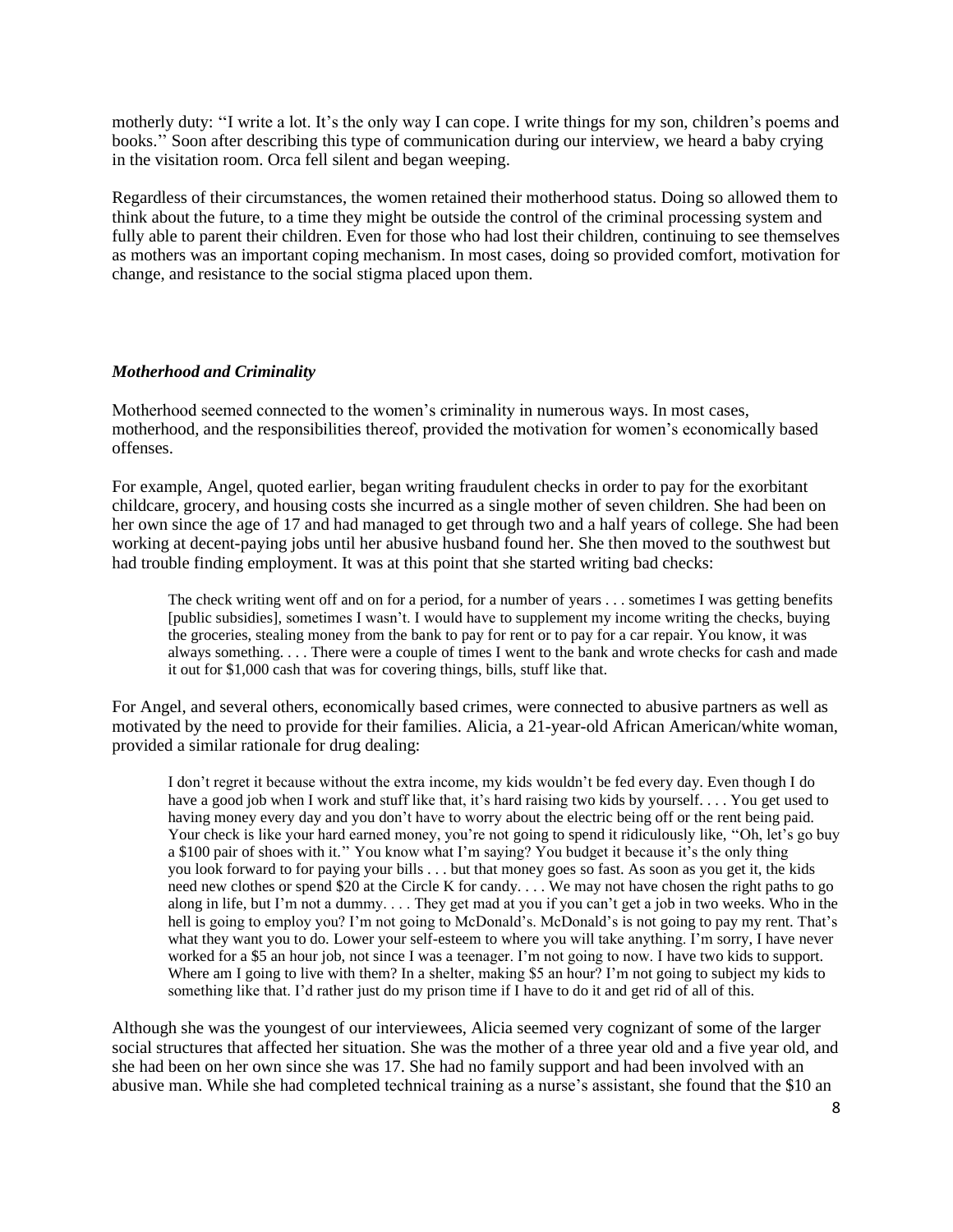hour she made was not enough to provide for her family. Although she believed that selling crack was wrong, she also felt justified in doing it because of the support it provided for her kids.

Lonna's story was similar to Angel's and Alicia's. She was in jail for violating probation, but her original offense was welfare fraud. She blamed her husband for stealing the family's grocery, rent, and utility money and putting her in the predicament of having to collect extra checks:

I don't want to make it sound like it was all his fault but it is. There came a time when there was sometimes no water in the house, no electric, no food. So while I was working I collected welfare. Not only that, sometimes he would take my money anyway no matter if he was working or not. It didn't matter. Sometimes he'd just take my money anyway, so I would go and get extra checks.

In total,  $27\%$  (n = 8) of the women were being detained on probation violations. In most instances, the violations involved relatively petty matters such as missing an appointment with their probation officers or skipping a drug test. The most serious probation violation involved Patrice, a 28-year-old Black woman serving a 120-day sentence for smoking marijuana. Patrice's original crime of welfare fraud was directly connected to her need to provide for her three kids, and began when her children's father was sent to prison and she was struggling financially: ''I wanted my baby a baby bed and wanted her this and I wanted her that and he wasn't there. I didn't know where he was. Just one day he disappeared.'' The drug conviction was a felony, which Patrice was beginning to realize would complicate her ability to find a legitimate job, as she had just been placed on work release:

When I went for my sentencing, I thought he was going to let me go because I paid for all of my restitution for the welfare check and everything. My lawyer's like, ''We think she should be released.'' And the judge goes, "No, I'm going to give her about 120 days . . . you shouldn't have smoked that joint.". . . I don't think he was very fair at all. I think that a felony is for somebody who did something really actually bad. I ain't sayin' what I did wasn't a crime. I know it was a crime. I just can't imagine why he would give me a felony because I broke probation and smoked a joint. I write down ''felony'' on my applications and everybody goes, ''Oh no, we can't hire you.'' . . . A lot of us are in here for probation violations. The judge didn't care that we had kids.

The difficulties of complying with community supervision requirements were addressed frequently. The women who did so believed that such requirements placed additional burdens on an already strained situation and negatively impacted their kids. Alicia described the requirements of her intensive probation:

Three to four times a week, counseling, but you have to pay for it. One girl said she was paying like \$60 a week just for three counseling sessions. Every time it was \$20... bang.... They expect us to have a full time job, which is fine, counseling four times a week, on top of community service two hours a day, so that's ten hours a week, so where is the time for your kids? And they know some people have kids, but they don't care. You mess up any step of the law and they're violating you and putting you in prison. And if you don't go to counseling when they say to go, you're violated even if you drop clean every day. If you mess up in any of those areas, say the traffic is bad, or say my daughter is asthmatic. She goes into an asthma attack in the middle of the night, I have to make sure I page my IPS [intensive probation supervision] worker and make sure he calls me back in time before I go to the doctor. My daughter could be suffocating in this time while he's taking his time calling me back and they don't care. You leave without them knowing, you're violated. They don't care if you're dying or your kids are dying. Good thing my daughter hasn't been in the hospital. She has a heart murmur. Anything can happen to her and I don't feel like that's right for them to violate if I am at the hospital with my child. Even if I get there right away and I page them, they say, ''Well, too bad. You're prison bound.'' That's what IPS stands for: in prison soon. A lot of people say that.

A final observation about probation violations is noteworthy. In cases where women had violated their probation through a new offense, as well as other cases where women knew they were going to be in trouble with authorities (e.g., an arrest warrant being issued), the majority turned themselves in. Before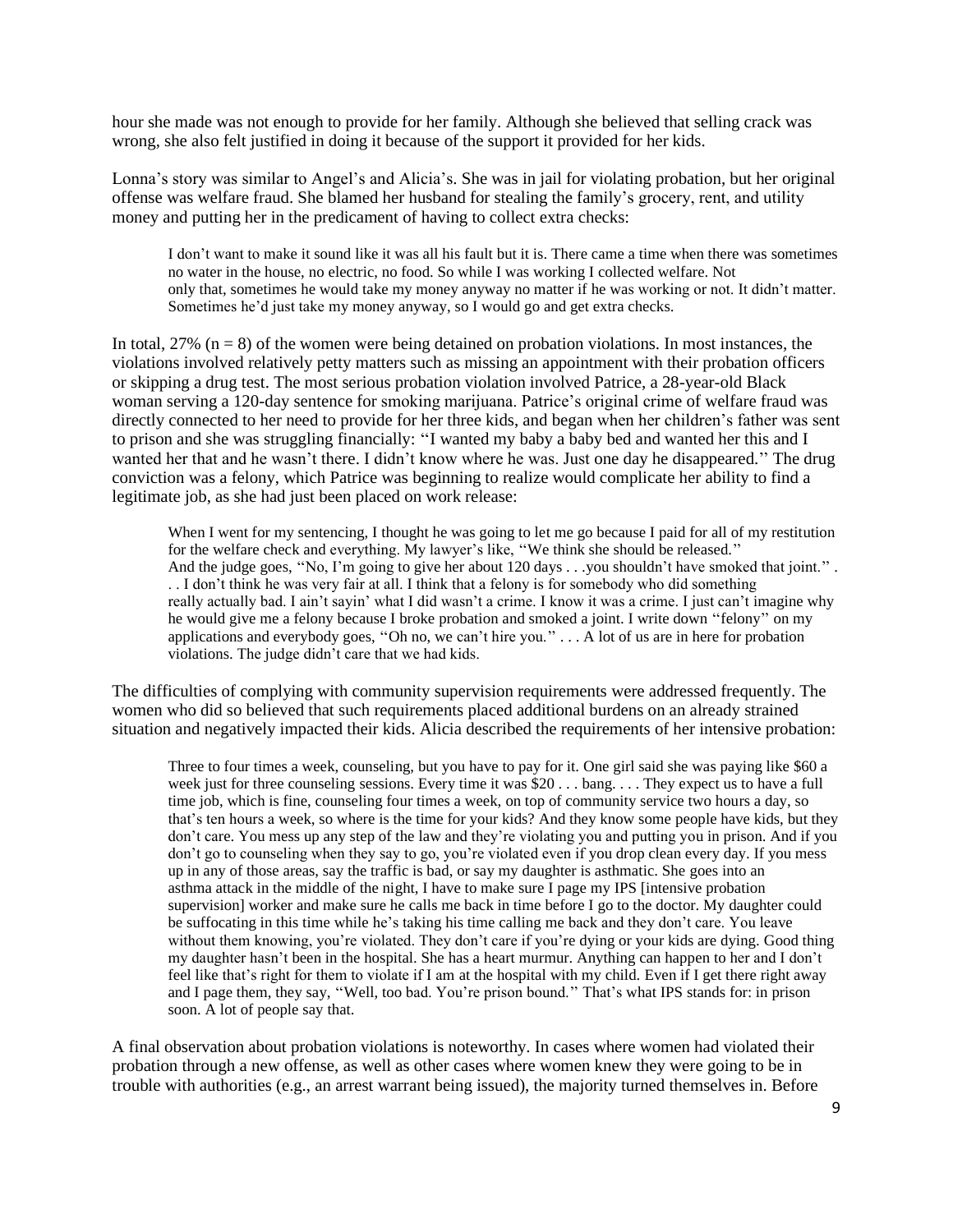doing so, however, they often negotiated placement of their children so as to lessen the chance that state authorities would intervene and place their children in foster care or other undesirable locations. They did not feel they could rely on their current partners for this.

On the whole, these narratives resonate with *pathways to crime* research, which is primarily concerned with the ways in which a person's life experiences may situate her or him in ways that make criminal offenses more attractive. Within feminist scholarship, pathways research has been connected most directly with prior victimization, the typical scenario often involving a battered woman who kills her abuser (Arnold, 1990; Belknap, 2001). It has also been used to examine avenues of criminalization outside of interpersonal victimization (e.g., drug use, prostitution), though all of these experiences are often interconnected within a woman's lived experience (Daly, 1992, 1994; Owen, 1998; Richie, 1996). Based on these narratives, motherhood, in and of itself or combined with exigent factors such as abuse, drugs, and poverty, appears to be a pathway toward criminality.

In a different vein, motherhood was sometimes connected emotionally to crimes. Women who had lost custody of their kids because of abusive partners and/or drug addictions often spoke of crimes they committed as a result of such loss. Almost all of these crimes involved substance abuse. A total of ten women (30%) had permanently lost their children due to state intervention. Gillian, a 36-year-old white woman, faced severance of her parental rights after her abusive husband molested their nine-year-old daughter. During the case, she had separated from her husband and moved in with her mother. She felt as if she had done all she could to do comply with state authorities, but she eventually lost her daughter permanently. She immediately began using crack:

We went to court and they tried to say I had a drug and alcohol problem. I didn't even do drugs back then. I smoked pot, but since I've been here, I haven't smoked no weed. I did drink. They said I had a drug problem and I don't even know where they got that. I wasn't even doing drugs. I did start drugs after I lost her. About two to three months later, I did it. I was like, "Hell, they said I did it." I didn't have nothing to lose then. I had already lost her, so that's when I started doing drugs.

Similar experiences were shared by two women who were still struggling to maintain their parental rights. One of them, Marie, a 27-year-old white woman with a three year old and a five year old, was serving six months for prostitution. She had turned to prostitution to support a long-time drug addiction. CPS became involved with her family after her husband had gotten high and rolled her kids in a stroller onto a busy highway. Marie's addiction worsened after this, as she turned to crack, cocaine, heroin, and methadone. However, despite being intermittently homeless and abused by her husband, Marie had managed to get sober, find an apartment, and file for a divorce in order to comply with CPS. The state was still moving toward terminating her parental rights, but Marie remained hopeful. She explained how drugs related to the situation with her kids:

I think getting them back is a real strong drive for me to stay out of drugs. It gives me something to concentrate on. I know if I touch those drugs, the kids are gone. I'll never even have a fighting chance. So, I know I can't. The only barrier I see is just the last court date. I didn't go because I was high. I knew they were takin' them and I couldn't bear to hear about severance and adoption as they planned, so I just didn't go. That didn't help. I just hope it ain't the same judge.

#### *Need for Social Support as Mothers*

There was limited recognition within the detention facility of motherhood or the powerful role it played in the survival of the inmates. The only therapy available to the women occurred in a group setting and was run primarily by one counselor. The program appeared fairly comprehensive in that it addressed topics such as domestic violence, anger management, and substance abuse. Brina, a 27-year-old white woman,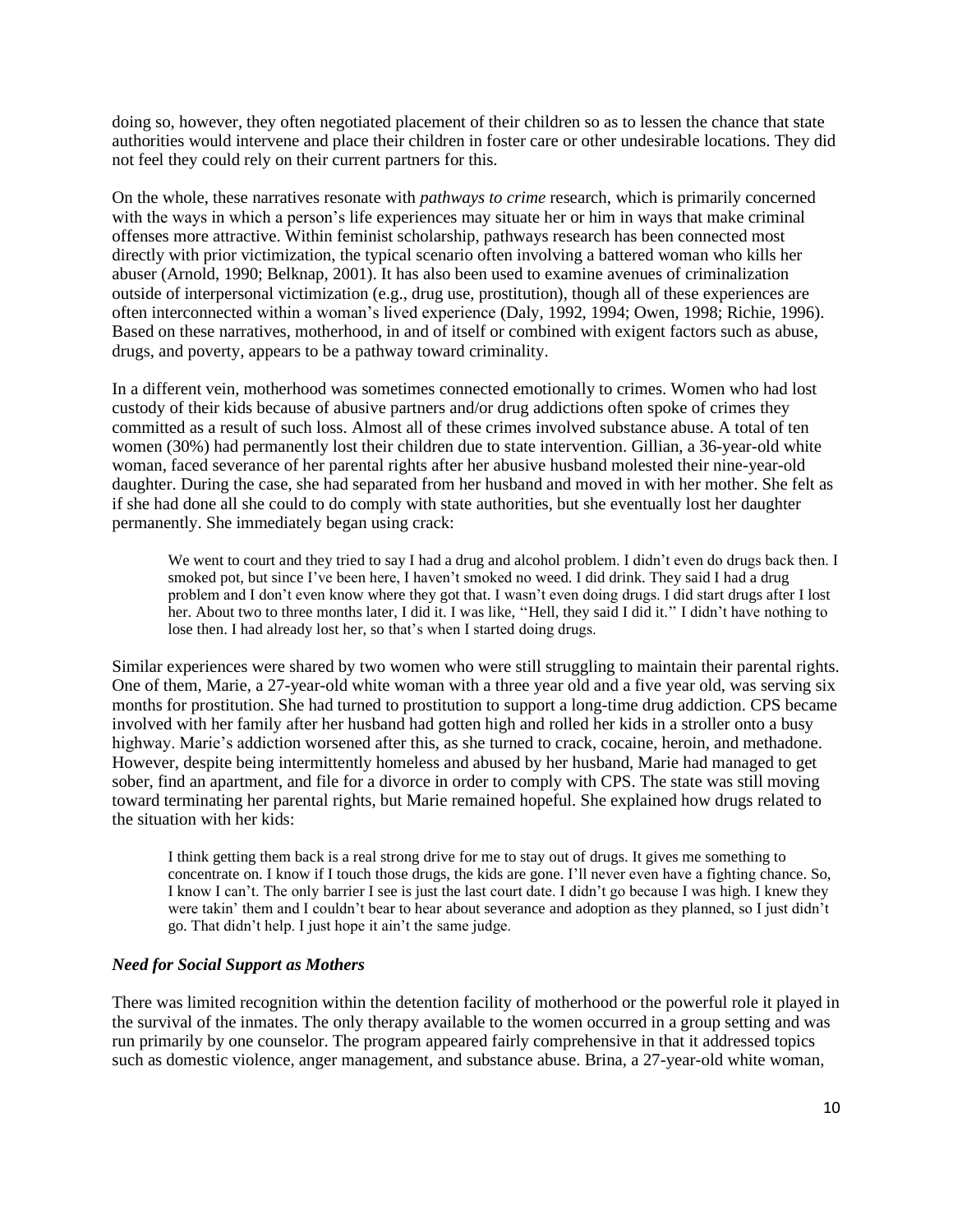commented on how she and others felt about having access to this therapy. In particular, she was struck by a movie they had watched about a woman who mistreated her baby. While Brina had not been in that same predicament, she did feel as if she had lost her two-year-old daughter because she had left her in another state in the custody of her best friend after being arrested and extradited for embezzlement:

It hit home with me because of losing my baby . . . the consequences are still the same. It brings hope to the women in here . . .who have lost them [children] to circumstances. It gives you hope that you can straighten yourself out. You can get everything rearranged and on the right track.

Others commented that participation in this program was a unique experience and one that they would not be able to have on the outside. Indeed, this program was unique, even within a jail setting. According to the National Institute of Justice, only about 20% of jailed women receive mental health services upon admission (Harlow, 1998). This is quite negligent given that incarcerated women report psychological counseling as being the single most important service they need (ACA, 1990). Despite the availability of this program, some women did not even acknowledge its existence and instead drew attention to the continued needs of the inmates. This indicated to us that not all the women either found the group-based program effective or had access to it:

I see so many girls in here that don't need to be in prison. They need to be intensively in some sort of therapy. They've been so severely abused that their personality is just splintered. They don't even know who they are. They're just shells of people. They need to be put back together before they can begin to be expected to understand any kind of responsibility or consequences.

-Angel

For one woman in particular, just having the opportunity to talk to us was therapeutic. Sherrie was a 40 year-old white woman with four children, three of whom were under the age of 18. She had lost them to the state due to her involvement with an abusive man. She had lived on the streets on numerous occasions in order to hide from him, but was eventually seen as an unfit mother for not doing more. She began the interview relatively reserved, but opened up as it progressed. At one point she spoke about her fragile emotional state:

Yeah, I've got to get some of this stuff out. You know, you people are the first people I've talked to . . . I've told nobody any of this, you know? And it's hard. . . . And even right now it's just the bare surface, you know? If I start talking, I'm going to be like Humpty Dumpty. I'm going to fall and you ain't going to find all those pieces. That's what I'm afraid of, that I'll lose it completely mentally, you know? It's going to take a lot.

For another woman, opening up in this way was too painful. One of our shortest interviews was with Theresa, a 39-year-old white woman, whose parental rights to her four children had been terminated in the previous year. Similar to some of the stories in the previous section, she was serving six months for a second D.U.I. (driving under the influence). While she had long battled alcoholism, her use worsened after state authorities informed her that they were going to move toward severance. She had managed to remain sober and comply with state authorities for over two years; however, after a weekend visit from her abusive ex-husband, the state changed its position on the dependency case. Theresa appeared to be in shock throughout the 40-minute interview, which was formally ended after she became too distraught to talk.

But there were instances where the women spoke about how they were using incarceration, regardless of what they felt about it and the lack of institutional support, as a time for future planning. Lonna had survived a 14-year abusive marriage in which her husband constantly stole the family's money to support his drug and alcohol use. Initially caught for welfare fraud (described earlier) and after being arrested for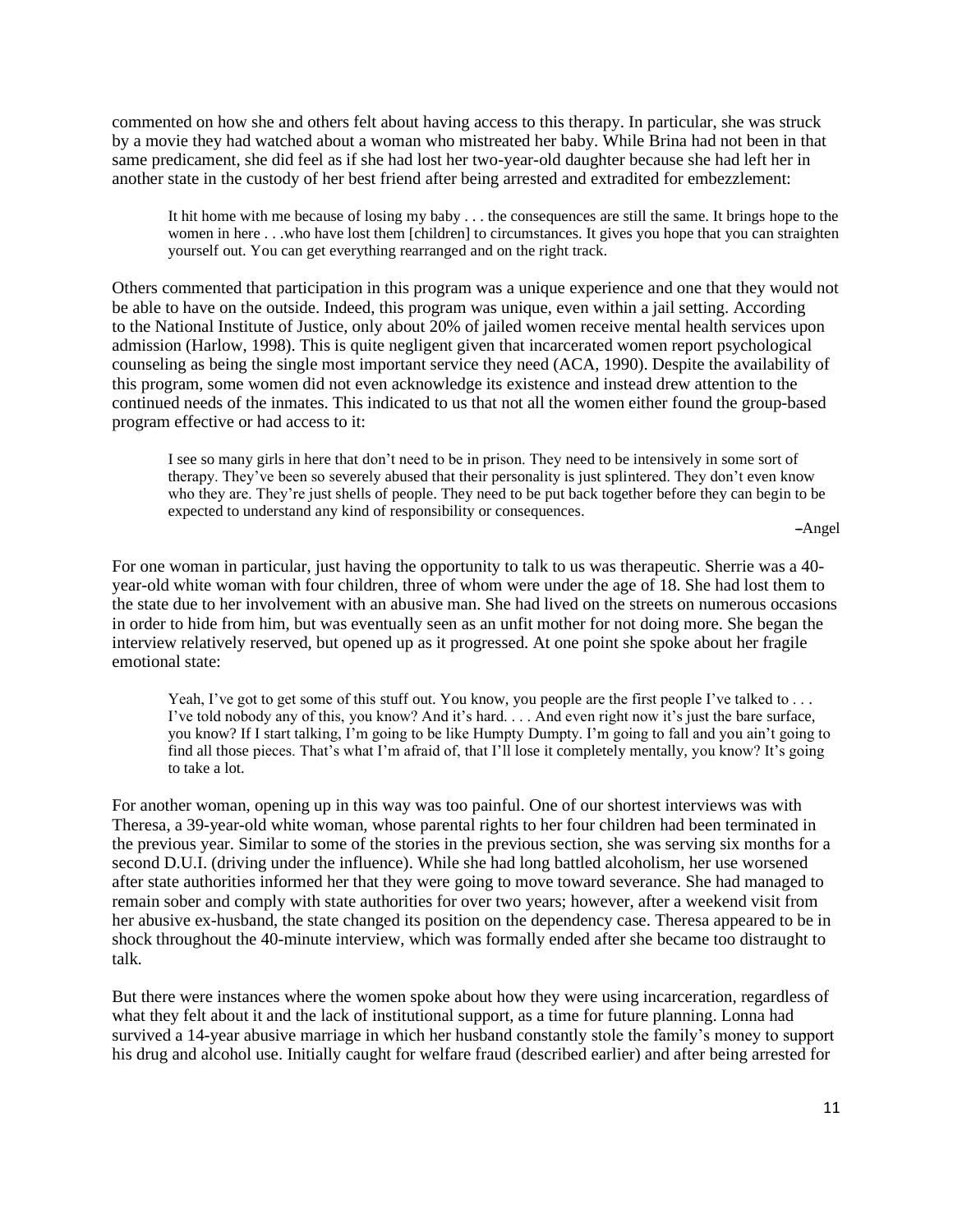violating probation, she had finally come to the realization that she needed to end the relationship for the benefit of her three minor children. While she was attending group counseling in order to learn how to break free of the relationship, her situation was illustrative of how helpful a well-staffed, comprehensive, advocacy-based program could be:

While I'm here. I'm not going to make it a waste of time. I'm going to do what I can to get ahead.... I think it's a good thing that I came to jail . . . I'm not going back home. I'm getting a divorce when I leave here. I'm just going to take the kids and leave. That's my plan when I leave here. . . . It's a good thing I'm here I guess. Not for the kids but it will be better in the long run.

In most other instances, the women expressed a lack of support for their motherhood. Such opinions were not reserved for the detention center alone, but rather from the treatment the women received throughout the criminal processing system, the effects of which were only magnified in the carceral setting. As Alicia stated regarding the judge who sentenced her:

If you really cared about me being a good parent, what is 90 days in here really going to do for my children? . . . Some of us in here do have families. It's broken up two times because the father's not there and then the mom is not there because they have to be locked up. . . . We're not all bad people.

There was only one woman in our sample who claimed she was receiving institutional social support. However, upon considering the circumstances of her life, it became clear why she would feel this way. Boo, a 27-year-old Latina, had been in and out of jail several times prior to our meeting. In the last five years, in between incarcerations, she lived on the streets and supported herself through prostitution, drug sales, shoplifting, and burglary. She admitted being addicted to crack, heroin, and alcohol. She had three minor children and was pregnant at the time of the interview. In the following excerpt, Boo describes the kind of support she found in the detention center:

To me this is my home away from home 'cuz I don't have nobody on the outside. So it's kind of hard for me but then at the same time I like it in here 'cuz I get that special attention that I crave. . . . I know all of the COs [correctional officers] here. They're like my uncles and aunts . . . they're real good people to me. I like them. . . . I get taken care of in here very well. They give three pregnancy bags a day which contain two cartons of milk, two orange juices, and two fruits and you get three pills three times a day during breakfast, lunch and dinner.

For Boo, having access to prenatal vitamins and nutrition, as well as knowing the staff, translated into institutional social support. Other women recognized the lack of institutional support for their motherhood. Mary, a 32-year-old white woman with a nursing degree who was arrested for D.U.I., shared her observations of how pregnant women were treated: ''This girl went into labor and she was so scared and she screamed and cried and nobody came. Finally several of us started screaming until somebody responded because she was getting ready to deliver her babies, her twins, all alone.'' In order to help, Mary used her education to assist others manage the dismal health care services available in the facility: ''I help people fill out medical slips. A lot of these people come in here and they don't know how to read and write and they can't really put it together and say what it is they want to say . . . people in here need an advocate.''

Throughout these narratives, we see issues that a gender-specific program could address. In lieu of such a program, women began helping themselves by creating their own informal peer support system. As Boo described, they lifted each other's spirits and helped each other out whenever possible: ''We clown a lot. We make each other laugh and stuff. Otherwise we'd be sitting in our rooms and we'd go crazy. That's why a lot of people do the things they do. I've seen a couple people hang themselves in here. I've seen people go crazy.'' To some extent, the counselor who worked most closely with the women during the group sessions was trying to institutionalize these efforts. As Angel attested: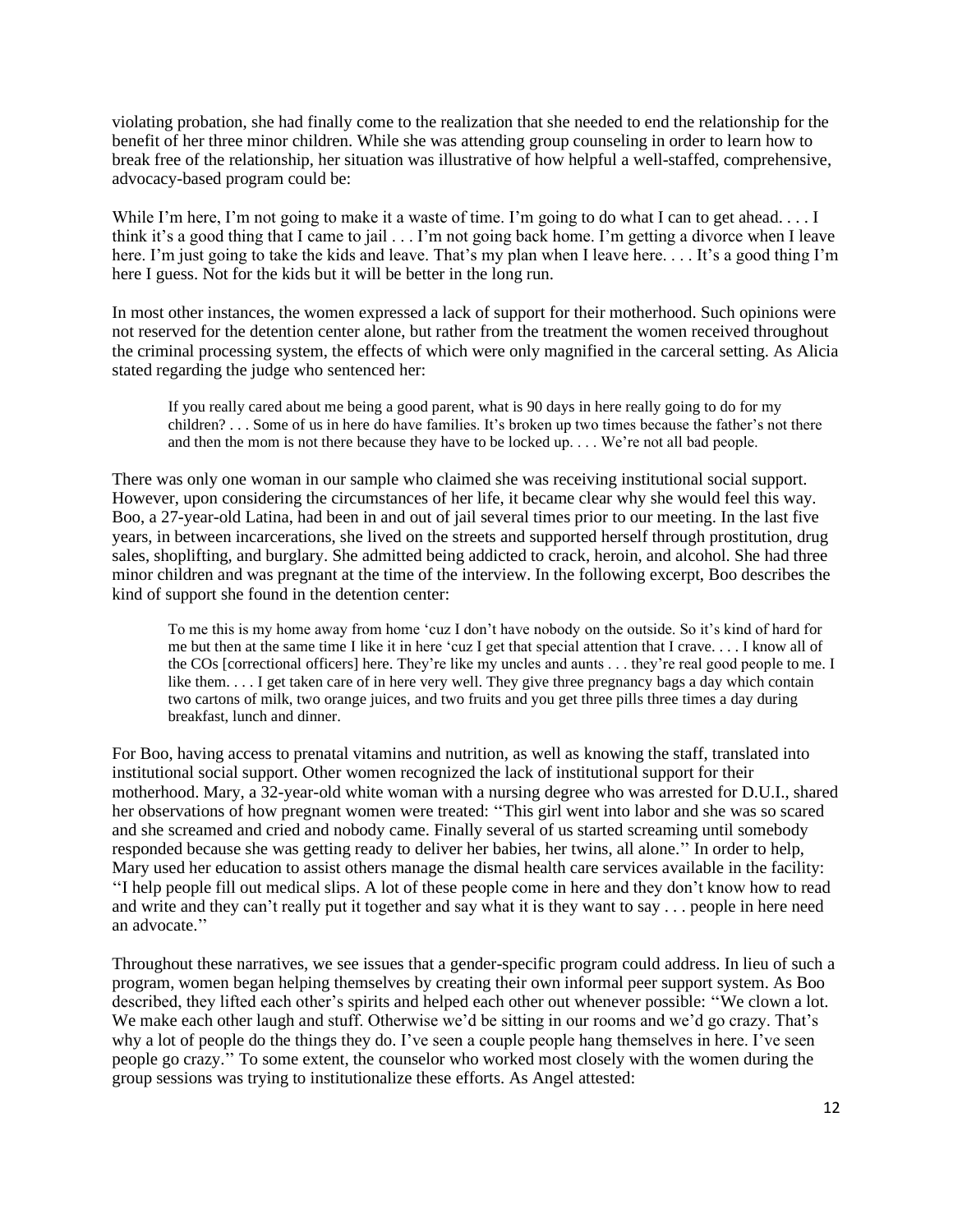I've done a lot since I've been here. I taught a class . . . the counselor here is really, really good and she lets us do what we want to do in the group so now since I've taught the class, a couple of the other girls are putting together exercises and they're going to also get up and teach a class. You have to have something to do in here and there's not enough programs.

Such support was critical for many of the women, and the format used by the counselor fits well within the gender-specific model we discussed earlier. However, while notable, she was alone in her efforts and as previously mentioned, the program she ran did not seem to be accessible to or known by all of the women. Institutional barriers to communication with loved ones on the outside worsened the situation. As mentioned previously, the women no longer received writing utensils, paper, envelopes or postage from the facility. Such items had to be purchased from commissary with funds put on the women's accounts from outside the facility.

Even calls to the outside, since they must be collect calls, required loved ones to have disposable income. This caused quite a burden, as attested by Shakilla, a 34-year-old, black woman with a 14-year-old daughter who was in the custody of her mother. Shakilla had been trying to maintain regular contact with her daughter but was no longer able to because her mother had a \$300 phone bill from the many collect calls. Phone calls from the detention center cost the receiver \$1.90 for each 15 minutes. Her mother was on a fixed income and did not have the money to cover those types of bills. Shakilla feared that continuing phone contact would take money away from that which was needed to provide for her daughter.

Not surprisingly then, the stipends we provided for interviews produced a strong incentive for participation. Some women expressed concern about their friends inside the facility who for whatever reason were not able to be interviewed. While sharing funds was prohibited by administrators, they indicated that they still planned to do so. In short, without outside resources, several women lost contact with their families, particularly their children. Again, simple and relatively affordable forms of tangible support, which could be a part of a therapeutic program, could go a long way toward helping women feel connected and empowered.

#### **DISCUSSION: PROGRAMMING POSSIBILITIES**

Women in this study both accepted and challenged hegemonic discourses on mothering by retaining and defending their motherhood status under the most dire of circumstances .We do not mean to suggest that all were the most protective and nurturing of parents. Indeed many were not. Some put their children at great risk by their decisions and behavior, while others had attempted to provide for their children through illegal means. The question of what may be best for the children of these women and whether the women ought to have contact and/or custody of them is beyond the scope of this paper. Our focus is on how women's symbolic or pragmatic status as mothers fed into their motivations for crime and the ways in which they survived incarceration. In this regard, therapeutic programming that concertedly addresses issues related to family, parenting and motherhood would be helpful. Specifically, an assets-based approach to therapy within jail settings may go a long way toward helping mothers focus on their futures, with or without their children. Given the crisis state women may be in upon incarceration, as well as the short time in which they may be incarcerated at a jail or detention facility, such a program would need to be adaptable and short-term.

A framework for such a therapeutic program is van Wormer's strengths-restorative approach (2001). Building on strengths theory (see Saleebey, 1997) within the social work discipline and restorative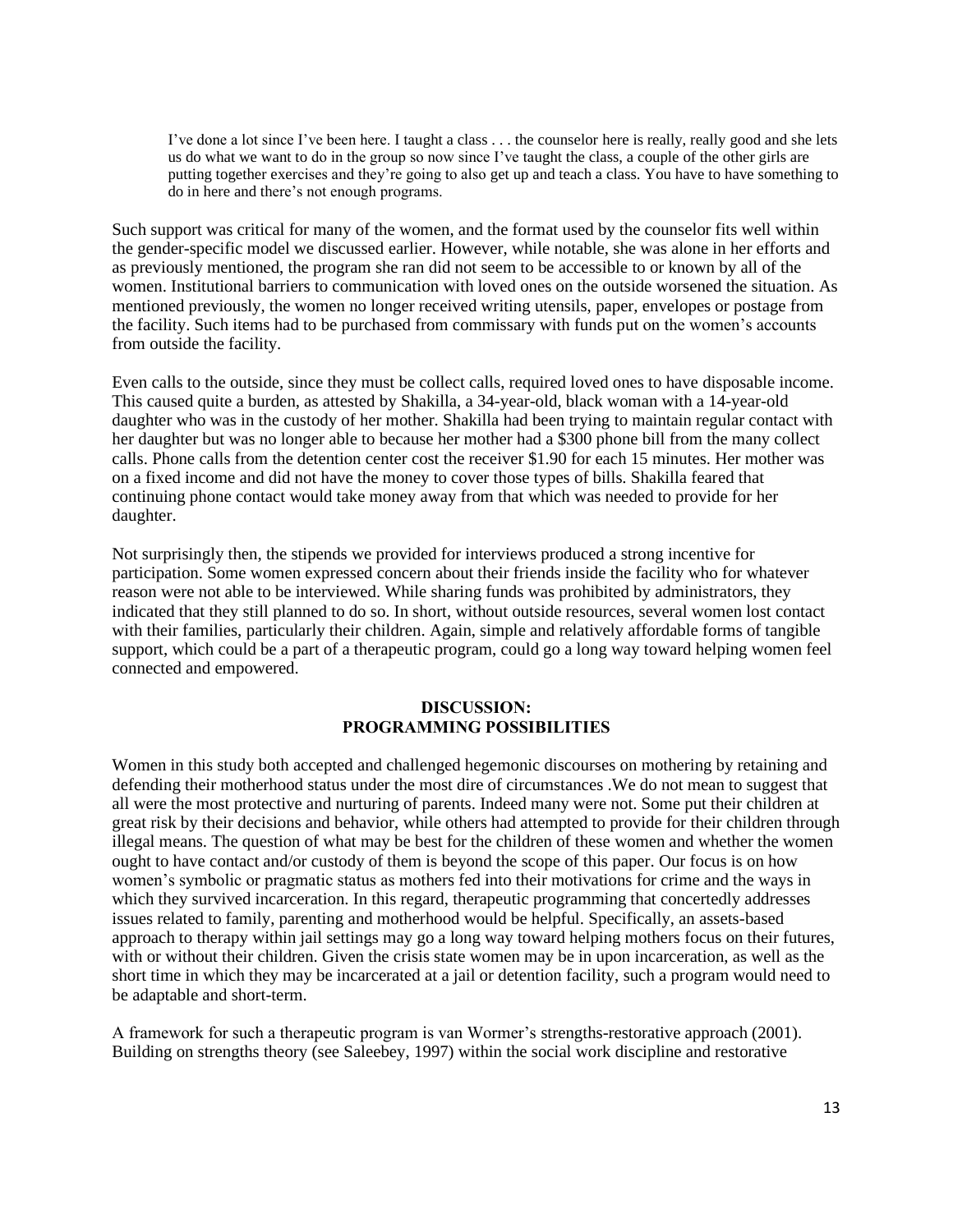justice principles (see Hahn, 1998; Johnstone, 2001), this model is premised on identifying and using the strengths of an individual to build support systems around her as she works to more fully recognize and recover from negative experiences throughout her life. In the case of incarcerated women, such negative experiences are probably numerous and may include prior childhood or adult victimization, poor family relations, poverty, racism, sexism, miseducation, physical and mental health problems, substance abuse, and of course criminalization. Such experiences may be aggravated by motherhood, single-parenting, and CPS intervention.

While still relatively new in the correctional arena, strengths-restorative approaches have been utilized with juvenile offenders (Clark, 1998; Pepi, 1998) and domestic violence victims (Hoyle & Sanders, 2000). A few articles have laid a framework for adapting it to female offenders (Wilson & Anderson, 1997; van Wormer, 1999) and in van Wormer's (2001) book, the structure and method of the program is elucidated more fully. The program would begin by recognizing and legitimizing these many negative experiences, on an institutional level, so as to help women to understand that they are not alone in having them and that there is a larger social context, perhaps well beyond their control, in which they occurred. For women who are already cognizant of this, such a program may at least offer a setting for receiving and building social support as they negotiate the legal system and plan for the future. Social workers, counselors, or therapists running the program would not excuse the women's offending behavior or even justify it; the goal would be to simply provide a space for women to safely reflect on the difficulties in their lives and to see them from varying perspectives. This could be very powerful for women who blame themselves entirely for what happens to them, rather than seeing the larger social structures that support patriarchy, racism, and poverty.

The main aspect of the program, however, is to assist women in moving beyond the point of recognition and toward strategizing and action. In this respect, the program would provide a platform for women to know and appreciate their individual strengths and the ways these strengths may be used in the future. It would allow women to go beyond thinking about how they would like their lives to be to planning for their lives upon release. Grounded in realistic goals and possibilities for achieving them, administrators of the program would assist, and perhaps advocate on behalf of, women who need such things as a G.E.D., safe housing, substance abuse treatment, parenting skills, child care, legal representation, employment, and transportation. While the women's caseworkers or probation officers may address some of these needs, within the program the assistance would be couched in a therapeutic setting that would provide social support along with encouraging of women to make their own choices rather than follow another person's directives.

While presented as just a framework here, *strengths-restorative* therapy, as van Wormer (2001) conceptualizes it, may be implemented in varying contexts as a gender-specific program, encompassing a holistic perspective of the types of concerns and experiences women may have while recognizing that each woman may be distinct in her need, experiences, individual assets, and ways of coping (Austin et al., 1992). In this way, motherhood could be addressed, legitimized, and supported within the carceral context, regardless of what a woman's circumstances as a parent are on the outside. For those who need and want it, realistic plans could then begin as to how to remain safe, stay out of the legal system, and support one's family upon release. For those mothers who no longer have rights to their children, the program could be a healing process that may eventually foster a realistic plan for living independently. This type of framework could be adapted to individual or group-based therapy (van Wormer, 2001) and formatted for short-term use (Berger & Andrews, 1995, as cited in van Wormer, 2001) such that women in jail would benefit, if in no other way than from greater social support. And while we recognize that a carceral setting represents the epitomy of oppression and is among the least desirable of spaces for therapeutic progress, we also know that it may actually be the safest place for women who on the outside face violence, poverty, and rampant drugs (Bloom& Covington, 1998; Ferraro & Moe, 2003b).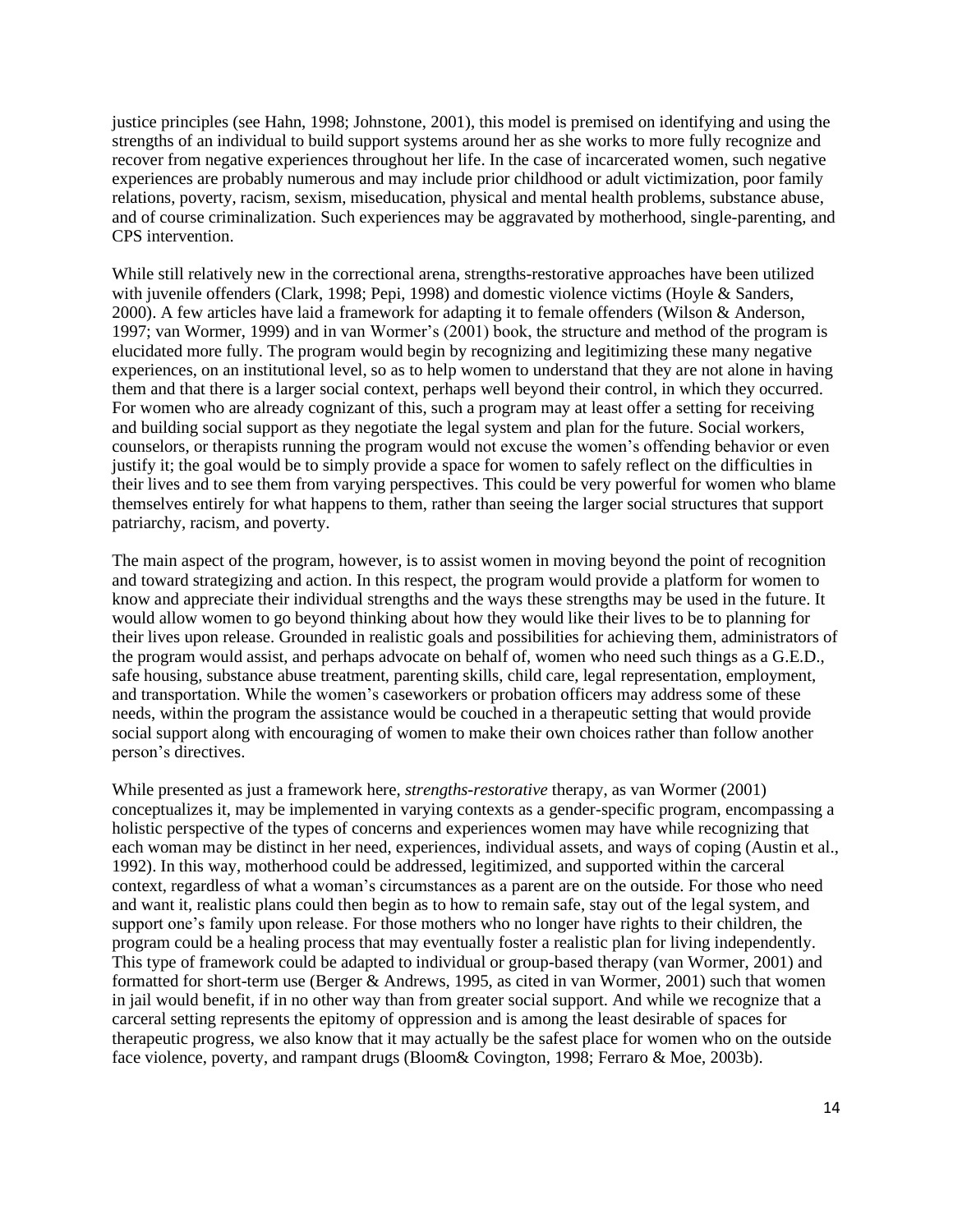#### **CONCLUSION**

Women have been disproportionately affected by the *war on drugs* as well as increased poverty and the eradication of public services. Moreover, the contexts of their crimes have yet to be fully recognized by the criminal processing system. While advocacy and social reform must target these arenas, until or unless meaningful change occurs, women will continue to be criminalized at astronomical rates. These women will continue to face a host of issues upon entering the criminal processing system. They may be recovering from the physical, sexual, and emotional abuse inflicted by intimate partners; dealing with the effects of street violence, poor nutrition, absent medical care, and/or substance abuse; and reconciling the crimes they committed. In most instances, they will also be mothers with dependent kids for whom they worry, cry, pray, and vent. Their children are also harmed in ways that may reproduce their experiences that led their mothers to jail. We have argued for greater attention to jailed women, a carceral population that has been largely ignored. We advocate for greater focus on the immediate needs of this population and the development of short-term, gender-specific strengths-restorative based therapy. This is only a first step, and resources and support following release are essential to women's continued success as mothers and as citizens. While we focus here on women in jail, we endorse the increased use of alternatives to incarceration and the reversal of the trend toward harsh, punitive responses to non-violent crimes.

The value of motherhood for the women in this study, and other women ensnared in the crime processing system, is multifaceted. It would behoove us to begin addressing the needs of incarcerated mothers in a more concerted and systematic way, with the hope that they may better come to terms with the reality of their situations and, if given the opportunity, strive to provide the best possible upbringing for their children. Their futures are not hopeless. Many have survived circumstances worse than incarceration and will continue to survive despite insurmountable odds. We must recognize this and choose to support them through the process, instead of ignoring, scapegoating, and criminalizing them.

#### **REFERENCES**

- American Correctional Association. (1990). *The female offender: What does the future hold?* Laurel, MD: Author.
- Arnold, R. (1990). Processes of victimization and criminalization of black women. *Social Justice, 17*, 153-166.
- Austin, J., Bloom, B., & Donahue, T. (1992). *Female offenders in the community: An analysis of innovative strategies and programs.* Washington, DC: National Institute of Corrections.
- Austin, J.& Irwin, J. (2001). *It's about time: America's imprisonment binge*. Belmont, CA: Wadsworth.
- Bar On, B.-A. (1993). Marginality and epistemic privilege. In L. Alcoff & E. Potter (Eds.), *Feminist epistemologies* (pp. 83-100). New York: Routledge.
- Belknap, J. (2000). Programming and health care responsibility for incarcerated women. In J. James (Ed.), *States of confinement: Policing, detention, and prisons* (pp. 109-123). New York: St. Martin's Press.
- Belknap, J. (2001). The invisible woman: Gender, crime and justice (2nd ed.).
- Belmont, CA: Wadsworth. Belknap, J., Dunn, M., & Holsinger, K. (1997). *Moving toward juvenile justice and youth-serving systems that address the distinct experiences of the adolescent female.* Ohio: Gender Specific Services Work Group Report.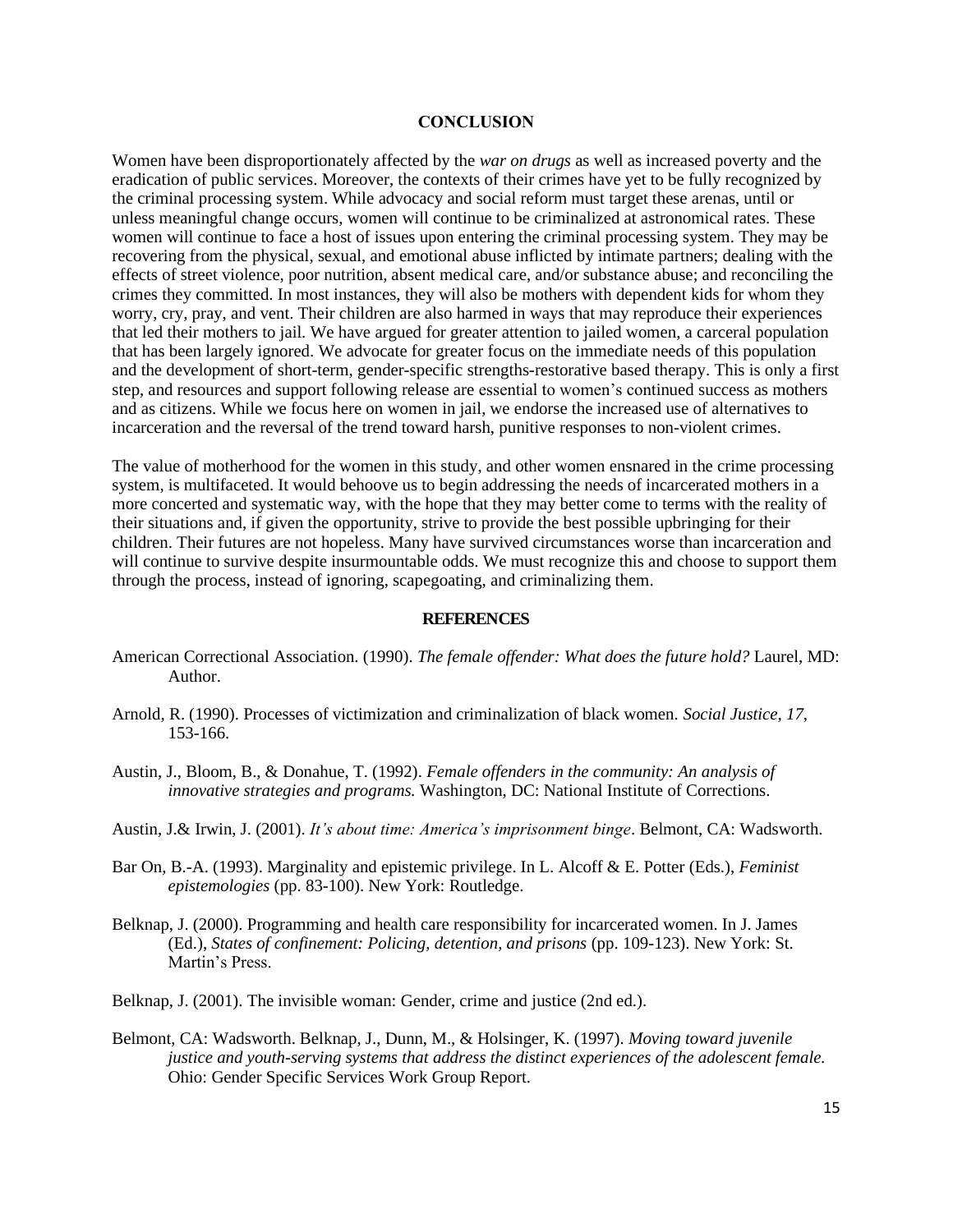- Bloom, B., Chesney-Lind, M.,& Owen, B. (1994). *Women in California prisons: Hidden victims of the war on drugs.* San Francisco, CA: Center on Juvenile and Criminal Justice.
- Bloom, B. & Covington, S. (1998). *Gender-specific programming for female offenders: What is it and why is it important?* Paper presented at the meeting of the American Society of Criminology, Washington, DC.
- Bureau of Justice Statistics. (1992). *Census of state and federal correctional facilities 1990* (NCJ 137003). Washington, DC: U.S. Department of Justice, Office of Justice Programs.
- Bureau of Justice Statistics. (1995). *Prison and jail inmates at midyear 1994* (NCJ 151654). Washington, DC: U.S. Department of Justice, Office of Justice Programs.
- Bureau of Justice Statistics. (2004). *Prisoners in 2003* (NCJ 205335). Washington, DC: US Department of Justice, Office of Justice Programs.
- Bureau of Justice Statistics. (2005a). *Jail statistics*. Washington, DC: US Department of Justice, Office of Justice Programs.
- Bureau of Justice Statistics. (2005b). *Prison and jail inmates at midyear 2004* (NCJ 208801). Washington, DC: U.S. Department of Justice, Office of Justice Programs.
- Bush-Baskette, S. (1998). The war on drugs as a war on Black women. In S. Miller (Ed.), *Crime control and women* (pp. 113-129). Thousand Oaks, CA: Sage.
- Campbell, A., Muncer, S., & Bibel, D. (1998). Female-female criminal assault: An evolutionary perspective. *Journal of Research in Crime and Delinquency, 35*, 413-428.
- Casey, K. A,. & Wiatrowski, M. D. (1996). Women offenders and ''three strikes and you're out.'' In D. Shichor & D. K. Sechrest (Eds.), *Three strikes and you're out: Vengeance as public policy* (pp. 222-243). Thousand Oaks, CA: Sage.
- Chesney-Lind, M. (1991). Patriarchy, prisons, and jails: A critical look at trends in women's incarceration. *The Prison Journal, 71,* 51-67.
- Chesney-Lind, M. (1997). *The female offender: Girls, women, and crime*. Thousand Oaks, CA: Sage.
- Clark, M. D. (1998). Strength-based practice: The ABC's of working with adolescents who don't want to work with you. *Federal Probation, 62*(2), 46-53.
- Comack, E. (1996). *Women in trouble: Connecting women's law violations to their histories of abuse.* Halifax, Canada: Fernwood.
- Daly, K. (1992). Women's pathways to felony court: Feminist theories of lawbreaking and problems of representation. *Review of Law and Women's Studies, 2*, 11-52.
- Daly, K. (1994). *Gender, crime and punishment*. New Haven, CT: Yale University Press.
- Davis, A. Y. (1998). Public imprisonment and private violence: Reflections on the hidden punishment of women. *Criminal and Civil Confinement, 24*, 339-351.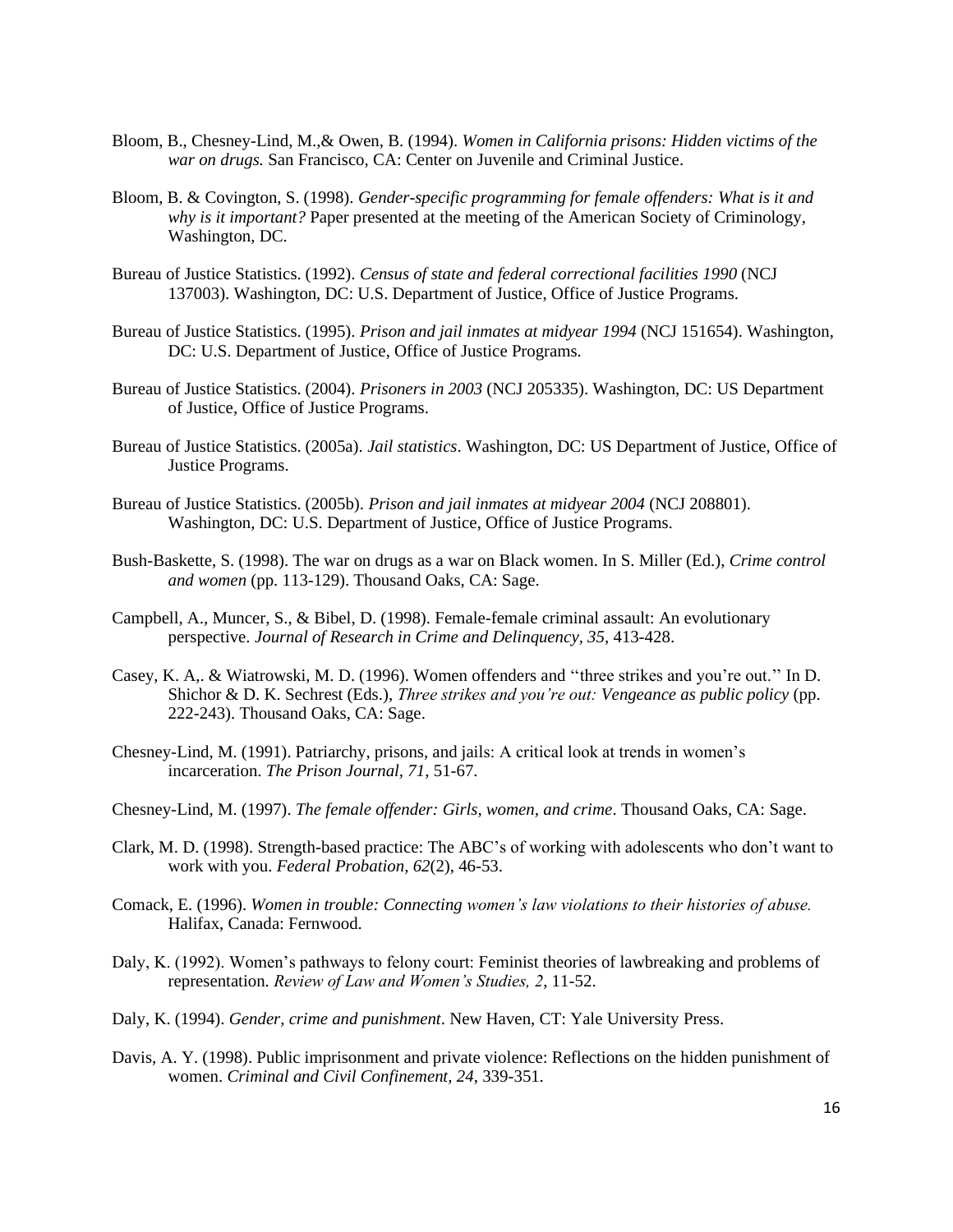- Diaz-Cotto, J. (1996). *Gender, ethnicity, and the state: Latina and Latino prison politics*. Albany, NY: State University of New York. Dobash, R.P., Dobash, R.E.,&Gutteridge, S. (1986). *The imprisonment of women*. Oxford: Basil Blackwell.
- Donziger, S. (Ed.). (1996). *The real war on crime: The report of the National Criminal Justice Commission*. New York: Harper Perenial.
- Federal Bureau of Investigation. (1996). *Uniform Crime Reports: Crime in the United States, 1995*. Washington, DC: Department of Justice, US Government Printing Office.
- Federal Bureau of Investigation. (2004). *Uniform Crime Reports: Crime in the United States, 2003*. Washington, DC: Department of Justice, U.S. Government Printing Office.
- Ferraro, K.J. (1997). Battered women: Strategies for survival. In A. Carderelli (Ed.), *Violence among intimate partners: Patterns, causes and effects* (pp. 124-140). New York: Macmillan.
- Ferraro, K.J., & Moe, A M. (2003a). Jail culture: Women's stories of survival and resistance. In B.H. Zaitzow & J. Thomas (Eds.), *Women in prison: Gender and social control* (pp. 65-93). Boulder, CO: Lynne Reinner.
- Ferraro, K.J., & Moe, A.M. (2003b). Mothering, crime, and incarceration. *Journal of Contemporary Ethnography, 32*(1), 9-40.
- Gilfus, M.E. (1992). From victims to survivors to offenders: Women's routes of entry and immersion into street crime. *Women and Criminal Justice, 4*(1), 63-89.
- Greenfeld, L.A., & Snell, T. L. (1999). *Bureau of Justice Statistics special report: Women offenders* (NCJ 175688). Washington, DC: US Department of Justice.
- Hahn, P.H. (1998). *Emerging criminal justice: Three pillars for a proactive justice system.* Thousand Oaks, CA: Sage.
- Harlow, C.W. (1998). *Profile of jail inmates, 1996* (NCJ 164620)*.* Washington, DC: Bureau of Justice Statistics.
- Hartsock, N. (1987). The feminist standpoint: Developing a ground for a specifically feminist historical materialism. In S. Harding (Ed.), *Feminism and methodology* (pp. 157-180). Milton Keynes, Great Britain: Open University Press.
- Hoyle, C., & Sanders, A. (2000). Police response to domestic violence: From victim choice to victim empowerment. *British Journal of Criminology, 40*(1), 14-36.
- Inciardi, J., Lockwood, D., & Pottieger, A.E. (1993). *Women and crack-cocaine*. New York: Macmillan.
- Johnson, B., Li, D., & Websdale, N. (1998). Florida mortality review project: Executive summary. In American Bar Association [ABA], *Legal interventions in family violence* (pp. 40-41). Washington, DC: US Department of Justice.

Johnstone, G. (2001). *Restorative justice: Ideas, practices, debates*. Devon, UK: Willan.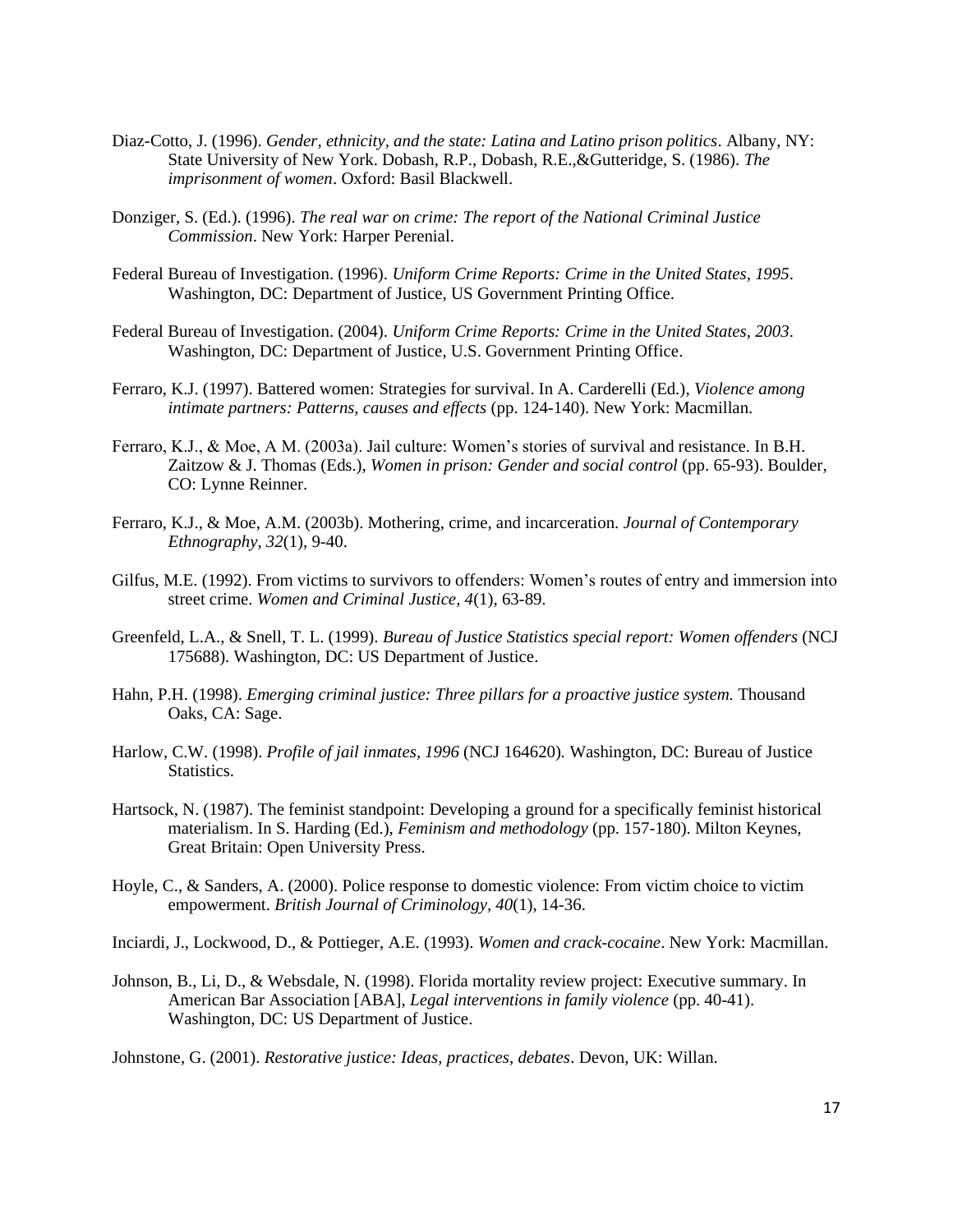- Jurik, N.C., & Winn, R. (1990). Gender and homicide: A comparison of men and women who kill. *Violence and Victims, 5*, 227-242.
- Juvenile Justice Evaluation Center. (2004). *Gender specific programming*. Washington, DC: Justice Research and Statistics Association.
- Kendall, K. (1994). Therapy behind prison walls:Acontradiction in terms? *Prison Service Journal, 96,* 2 11.
- Kline, M. (1995). Complicating the ideology of motherhood: Child welfare, law, and First Nation women. In M.A. Fineman&I. Karpin (Eds.), *Mothers in law: Feminist theory and the legal regulation of motherhood* (pp. 118-141). New York: Columbia University Press.
- Kline, S. (1993). A profile of female offenders in state and federal prisons. In *Female offenders: Meeting the needs of a neglected population* (pp. 1-6). Laurel, MD: American Correctional Association.
- Koons, B., Burrow, J., Morash, M., & Bynum, T. (1997). Expert and offender perceptions of program elements linked to successful outcomes for incarcerated women. *Crime & Delinquency, 43*(4), 512-532.
- Lake, E.S. (1993). An exploration of the violent victim experiences of female offenders. *Violence and Victims, 8*(1), 41-51.
- Maher, L. (1997). *Sexed work: Gender, race and resistance in a Brooklyn drug market*. New York: Oxford University Press.
- Mann, C.R. (1984). *Female crime and delinquency.* Tuscaloosa, AL: University of Alabama Press.
- Mauer, M., Potler, C., & Wolf, R. (1999). *Gender and justice: Women, drugs and sentencing policy.* Washington, DC: The Sentencing Project.
- Moe, A.M. (2004). Blurring the boundaries: Women's criminality in the context of abuse. *Women's Studies Quarterly, 32*(3-4), 116-138.
- Moe Wan, A.M. (2001). *Strategies of survival: Studying the links between women's victimization and offending.* Unpublished doctoral dissertation, Arizona State University, Tempe.
- Moe, A.M., & Ferraro, K.J. (2003). Malign neglect and benign respect: Women's health care in a carceral setting. *Women and Criminal Justice, 14*(4)*,* 53-80.
- Morash, M., Bynum, T.S.,&Koons, B. (1998). *Women offenders: Programming needs and promising approaches*. Washington, DC: US Department of Justice.
- Mumola, C.J. (2000). *Incarcerated parents and their children, Bureau of Justice Statistics Special Report* (NCJ 182335). Washington DC: Department of Justice.
- Owen, B. (1998). *''In the mix'': Struggle and survival in a women's prison*. New York: State University of New York Press.
- Pepi, C. (1998). Children without childhoods: A feminist intervention strategy utilizing systems theory and restorative justice in treating female adolescent offenders. In J. Harden &M. Hill (Eds.),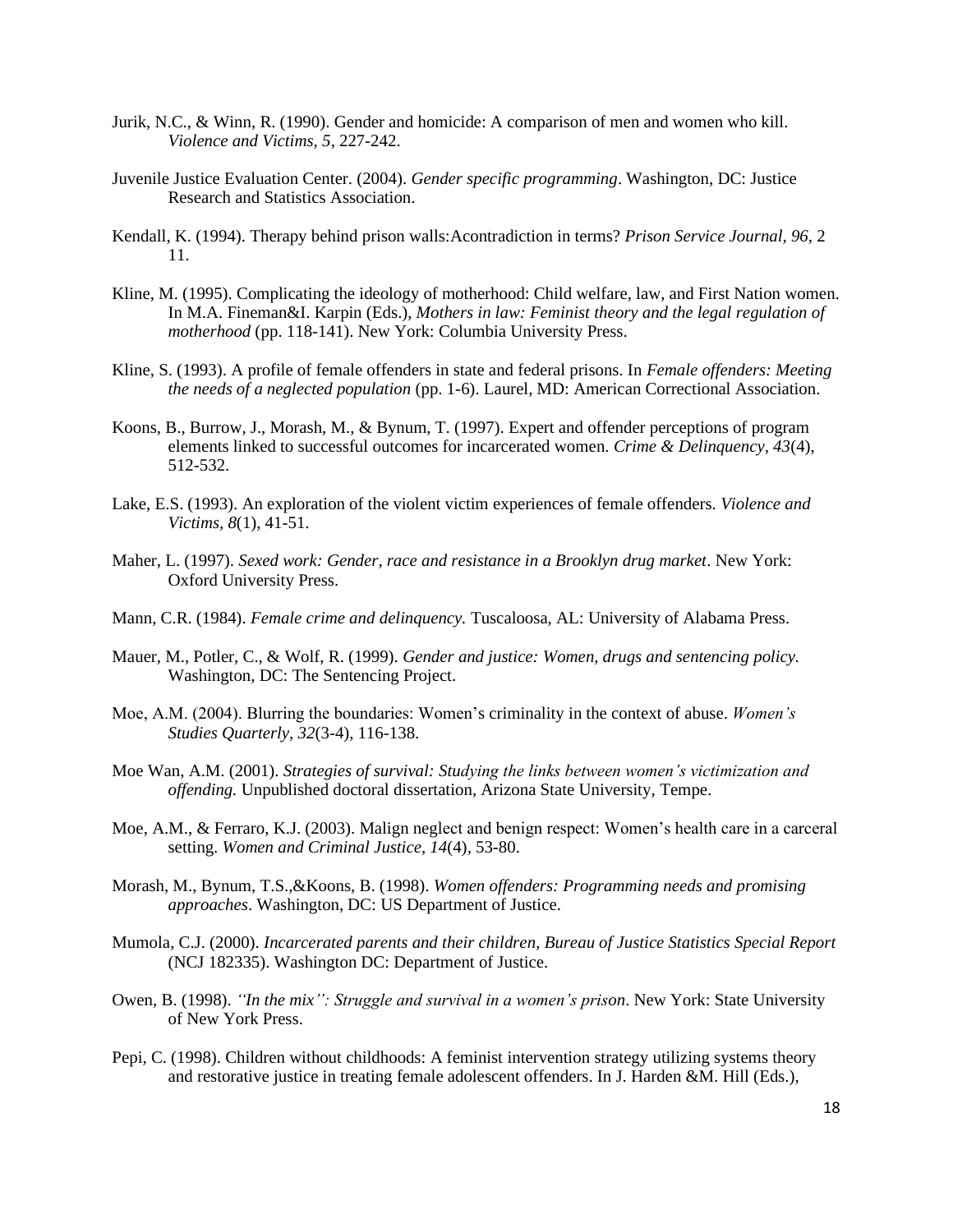*Breaking the rules: Women in prison and feminist therapy* (pp. 85-101)*.* New York: The Haworth Press, Inc.

- Rafter, N.H. (1985). *Partial justice: Women in state prisons, 1800-1935*. Boston: Northeastern University Press.
- Richie, B.E. (1996). *Compelled to crime: The gender entrapment of battered black women*. New York: Routledge.
- Ross, L. (1998). *Inventing the savage: The social construction of Native American criminality.* Austin, TX: University of Texas Press.
- Saleebey, D. (Ed.). (1997). *The strengths perspective in social work practice*. New York: Longman Press.
- Sargent, E., Marcus-Mendoza, S.,& Yu, C. H. (1993). Abuse and the woman prisoner: A forgotten population. In B.R. Fletcher, L.D. Shaver, & D.G. Moon (Eds.), *Women prisoners: A forgotten population* (pp. 55-64). Westport, CT: Praeger.
- Schafer, N.E., & Dellinger, A.B. (1999). Jailed parents: An assessment. *Women and Criminal Justice, 10*(4), 73-91.
- Sharp, S.F., & Eriksen, M.E. (2003). Imprisoned mothers and their children. In B.H. Zaitzow & J. Thomas (Eds.), *Women in prison: Gender and social control* (pp. 119-136). Boulder, CO.: Lynne Rienner.
- Shaw, M. (1992). Issues of power and control: Women in prison and their defenders. *British Journal of Criminology, 32*(4), 438-452.
- Stephan, J. J. (2004). *State prison expenditures, 2001. Bureau of Justice Statistics Special Report* (NCJ 202949). Washington, DC: Department of Justice.
- Task Force on Federally Sentenced Women. (1990). *Creating choices.* Ottawa, Canada: Ministry of the Solicitor General.
- Teplin, L.A., Abram, K.M., & McClelland, G.M. (1997). Mentally disordered women in jail: Who receives services? *American Journal of Public Health, 87*(4), 606-609.
- Van Wormer, K. (1999). The strengths perspective: A paradigm for correctional counseling. *Federal Probation, 63*(1), 51-59.
- Van Wormer, K. (2001). *Counseling female offenders and victims: A strengths-restorative approach.* New York: Springer.
- Wilson, M., & Anderson, S. C. (1997). Empowering female offenders: Removing barriers to community based practice. *Affilia, 12*(3), 342-358.
- Young, D.S. (2000). Women's perceptions of health care in prison. *Health Care for Women International, 21*(3), 219-234.
- Zaplin, R.T. (1998) *Female offenders: Critical perspectives and effective interventions*. Gaithersburg, MD: Aspen.